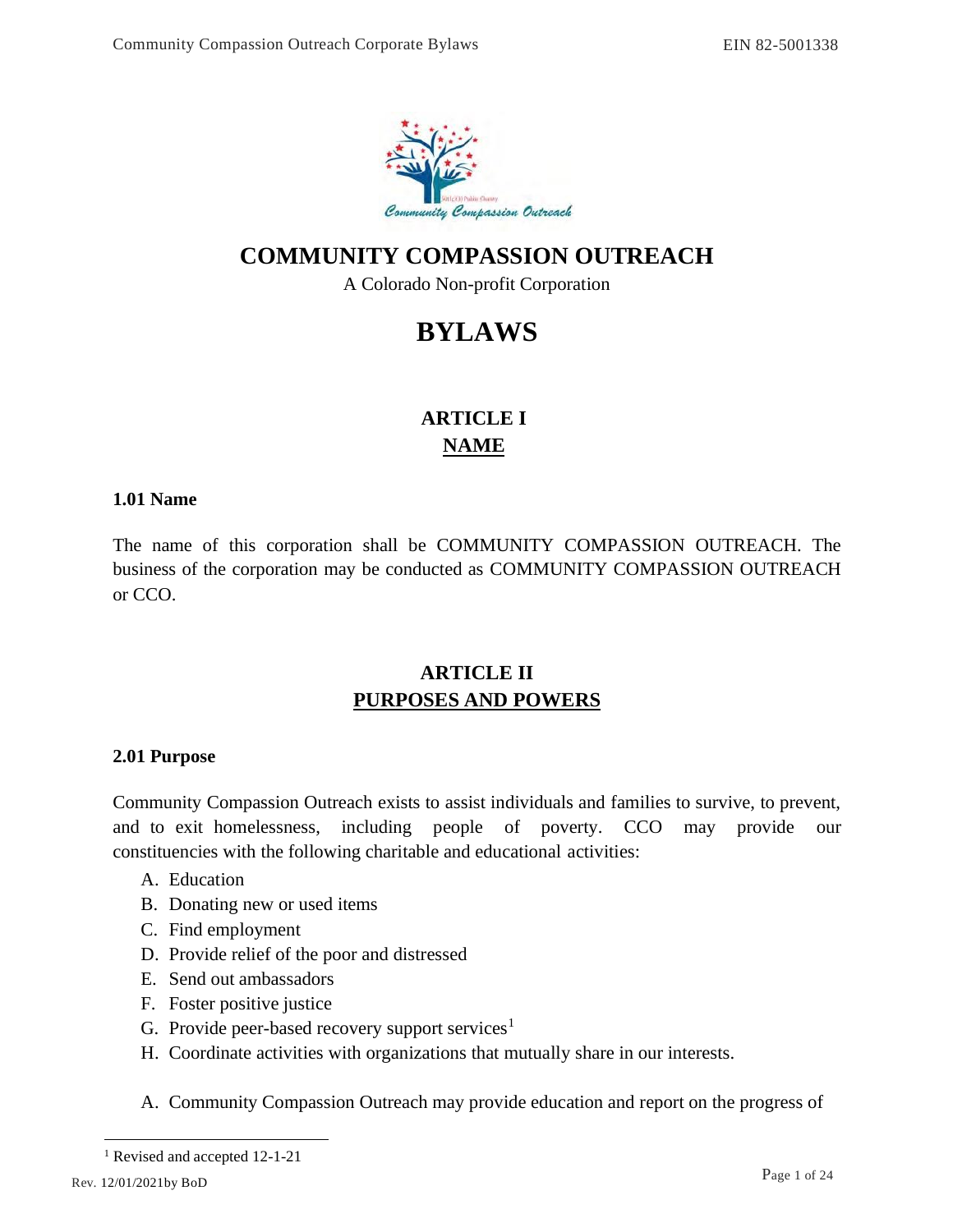its programs and projects by holding forums in schools, libraries, and other public venues, as well as to utilize social media channels and the corporation's website to provide facts, statistics, and other related data on causes, current efforts and solutions to reduce and end Homelessness and Poverty. Examples:

- a. CCO organized and held Forum ENDING HOMELESSNESS: How We Can on February 17, 2018, with keynote speaker Donald W. Burnes, PhD., founder and Chair of Burnes Center on Poverty and Homelessness at Graduate School of Work, University of Denver. Guest speakers included county commissioner, city mayor, law enforcement, nonprofit representatives, and a panel discussion. This is the first public platform that CCO held with nearly 100 attendees, with free meals offered for people experiencing homelessness at the La Plata County Fairgrounds Exhibit Hall.
- b. CCO used media to inform local government and the public the danger to human health at the City of Durango's proposed "Lightner Creek Shelter. It is an open space on the Durango, Colorado, Uranium Mill Tailings Remediation Act, Title-1 Project.
	- i. Our executive director researched the Durango #1 Mill Site in March 2018 to learn more about the Uranium and Vanadium Processing Mill Site that was forced to close by EPA in 1963.
		- 1. The Vanadium Mining Company used the location for the new *shelter* between 1942 and 1963 to produce Yellow Cake in secret for the Manhattan Project. CCO and other nonprofits in our area protest against the City's decision to not perform a health risk assessment.
	- ii. Durango Herald, DurangoTV.com, and KCOB/TV-Albuquerque interviewed Donna Mae for her opinion and knowledge that may impact people in homelessness and poverty, should they be expected to camp overnight adjacent to this area and regarding panhandling;
	- iii. The *Lightner Creek Shelter* is known as the Durango Dog Park not necessarily the ideal spot for human campers;
	- iv. The site, according to the Department of Energy and Colorado Department of Public Health and Environment, was never intended for human habitation;
	- v. Despite our efforts to deter the City's action through data and documentation related to this project, the City continues to believe they are not obligated to conduct such assessments.
- c. We may provide internships or volunteer opportunities, which may provide opportunities for involvement in said activities and programs in order to have a greater impact for change.

Interns may create programs that may be written into the **Village Governances**  for the benefit of the Homeless who are accepted into the Village of Hope and/or other CCO programs. Such collaboration with local college, schools, and other nonprofits is conducive to the daily operation of the proposed village and toward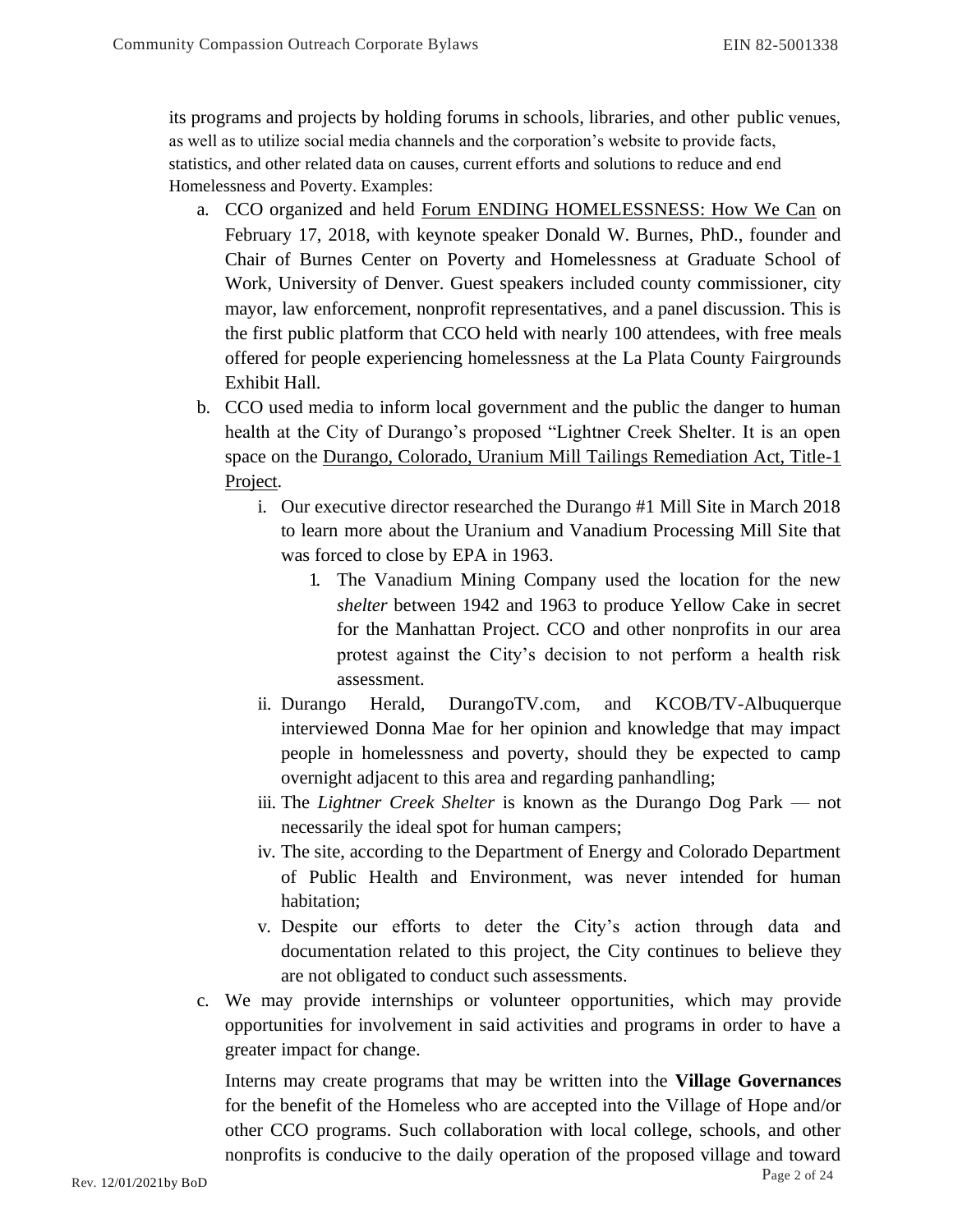the improved lives of individuals and families who are chronically homeless, with behavioral issues, Veterans, Unaccompanied Youth ages 18-25, and survivors of Domestic Violence.

- B. Community Compassion Outreach may donate items to people in homelessness that are camping, sleeping in cars, or in other uninhabitable spaces, and wherever an encampment is established. CCO may adopt new programs that includes people with mental health and/or substance use disorders.
- C. CCO may find employment for people experiencing homelessness, as an example:
	- a. When CCO was a program "*Give Us Dirty Work"* began late August 2017, with fundraisers to purchase identifiable Tee Shirts with CCO's logo, and the program name is subject to change.
	- b. To assist persons in replacement of lost IDs, CCO may continue to ensure its clients have identification for employment or other services.
- D. CCO's charitable activities are for the relief of the poor, the distressed, or the underprivileged.
	- a. Community Compassion Outreach assist the poor and people who are *unhoused or unable to afford rent* by identifying *Small Houses* that may meet local Housing Quality Standards of the **Colorado Housing Authority** and International Building Codes & local zoning.
		- i. A *Village of Hope* may lessen the burdens of the government by reducing the population of people who experience homelessness—beginning with its first project in La Plata County.
		- ii. Neighborhood tensions require volunteers, directors, and Board members working together with both CCO's constituents and neighboring residents through community meetings during the planning, construction, completion, and operational phases of a *Village of Hope*.
		- iii. Professional case managers, certified social work, volunteer mentorships, job skills trainers, behavioral counselors, etcetera, will support a programmatic community in which continuum of care is ensured.
	- b. During the 416 Wildfires (June 1, 2018 to July 21, 2018), CCO sent out a call on Facebook and via email asking for personal items to be delivered to Evacuees and the Homeless Campers:
		- c. Donations to Durango Christian Church (DCC), CCO's base of operation, resulting in a DCC check written to Walmart where water, Band-Aids, tarps, trail mixes, Tylenol, garbage bags, sunscreen, Calamine lotion, flashlights,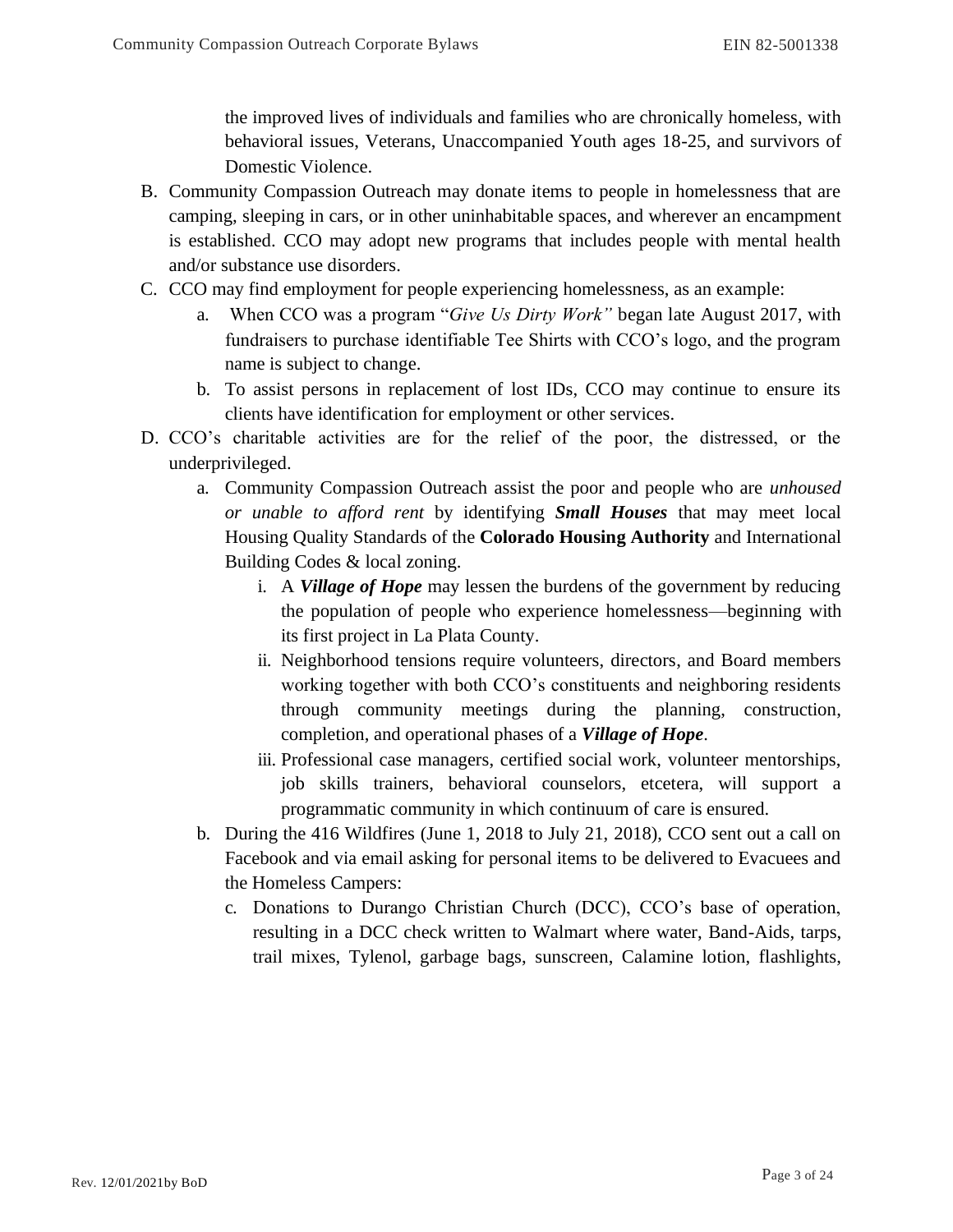etcetera, were delivered to the Homeless Camp that is established at Escalante Middle School (Red Cross Emergency Shelter);

- d. Tents were provided to CCO by private citizens and CCO's Board members delivered it to specific Homeless individuals at the camp;
- e. Local resident responded to CCO's call to action by doing laundry for pickup and delivery;
- f. Another resident provided a wheelchair to replace a broken one for a disabled homeless;
- g. Additional financial donations specific to this project was received by Durango Christian Church and those donations were purchased from Big 5 Sporting Goods for tents, tarps, sleeping bags and various batteries; and,
- h. Updates on Facebook site were reported.
- E. Our programs include sending out ambassadors to raise social consciousness about the cause of Homelessness and Poverty on a local and global level, and to hold fundraising events in order to provide immediate relief and assistance that may lead to gainful employment, improved health, modified behaviors for socialization skills, and regardless of their sexual orientation, race, ethnicity, or religion—with the end goal to end homelessness with one small house at a time.
- F. CCO's work aims to foster positive justice toward people in poverty and homelessness.
- G. Information and educational materials may include holistic approaches to sobriety or recovery from mental health conditions that may be co-occurring or independent of substance misuse/overuse.<sup>2</sup>
	- a. A program for peer-based recovery support services (P-BRSS) may be initiated and managed by CCO's executive director in the county of La Plata, Colorado.
	- b. The program is to be based upon CCO's nonprofit status and guidelines.
	- c. Policies and procedures for volunteers and staff of the P-BRSS program shall meet the core competencies established by the Substance Abuse and Mental Health Services Administration, the Colorado Behavioral Health Council and the International Credentialing and Reciprocity Consortium.
	- d. P-BRSS shall be provided by individuals who receive training in the following and all-inclusive topics: Trauma-informed support, Self-care, Ethics, Communication skills, Resiliency, Risk Suicide Pathway with Safety, QPR, Recovery, Strength Based Perspective, Mental Health First Aid and Cultural Competency.<sup>3</sup>
	- e. Peer Support Professionals or Peer Support Coaches are individuals in recovery from mental health conditions, substance use, trauma and/or co-occurring conditions. They use their experience to help others seeking wellness and recovery.
	- f. Peer workers attend a training program to develop their skills in social-emotional support, advocacy, communication, and coaching.
	- g. Costs for training and certification may be through grants from various sources to include funds to operate, manage, maintain and sustain a P-BRSS program.
	- h. CCO Board of Directors, staff and volunteers are subject to background checks, training on trauma-informed care and harm reduction that is scheduled to the convenience of each person. Such training may be covered through the program's

<sup>2</sup> Revised and approved 12/1/2021

<sup>3</sup> Training topics added 12/1/2021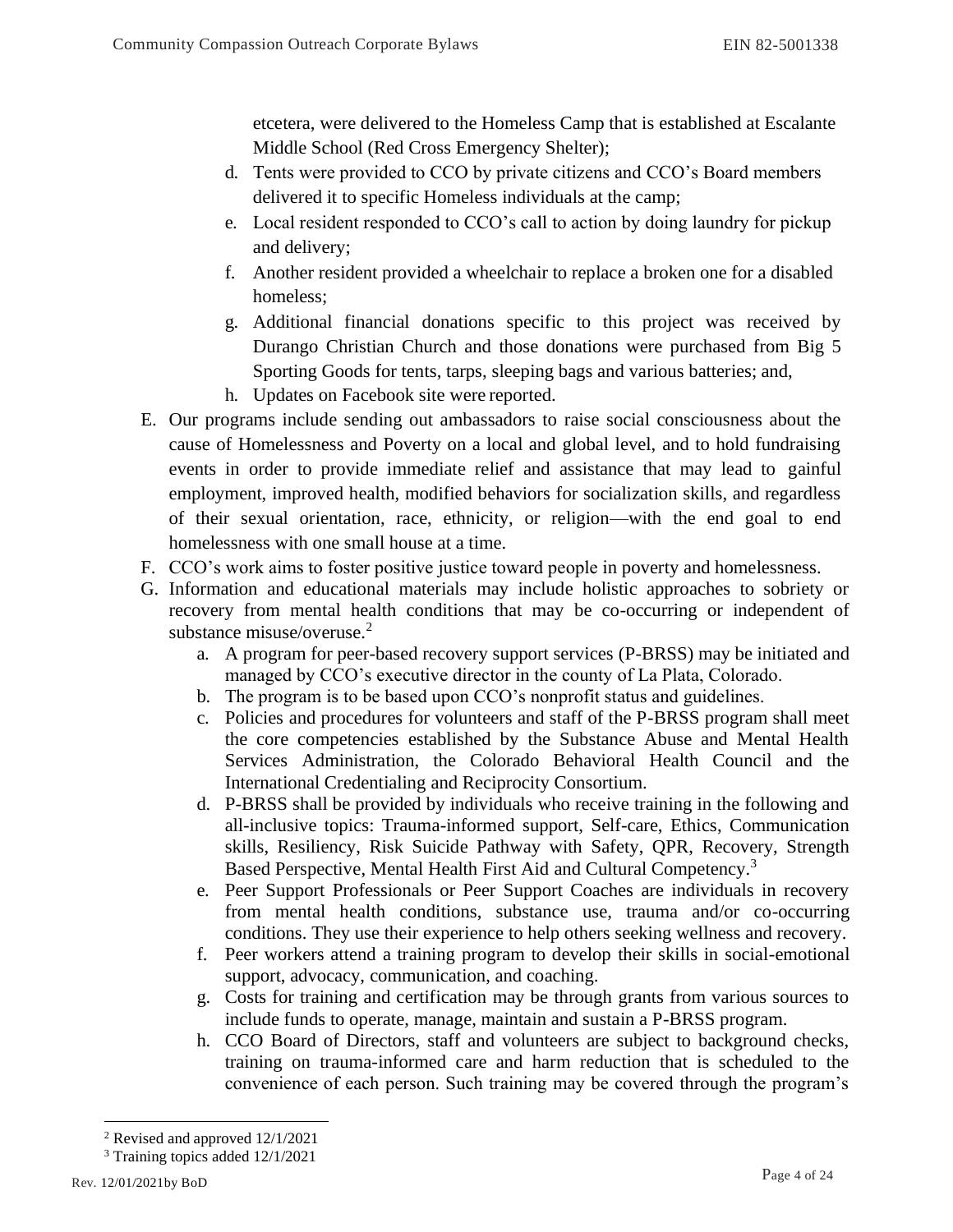funds.

- i. The P-BRSS program may bill Medicaid and Medicare for services providing there is an employed member of the program's staff actively working in the program and with certification as a Peer Support Professional/Specialist by the Substance Abuse and Mental Health Services Administration or the Colorado Behavioral Health Council or the International Credentialing and Reciprocity Consortium.
- H. In the above-mentioned activities, we maximize our impact on current efforts when collaborating with other non-profit organizations that fall under the  $501(c)$  (3) section of the internal revenue code and those who are operated exclusively for educational and charitable purposes.
	- a. Community Compassion Outreach is proud to be working with the, San Juan Basin Public Health, Mercy Regional Center-SCOOP (Southwest Colorado Opioid Overdose Planning) Consortium, Manna Kitchen, Housing Solutions for the Southwest, Espero Apartments Permanent Supportive Housing, Volunteers of America, faith-base groups and individuals whose common purposes is to provide continuum of care to our clients.<sup>4</sup>

Community Compassion Outreach is organized exclusively for charitable and educational purposes including, for such purposes, the making of distributions to organizations that qualify as exempt organizations under section  $501(c)(3)$  of the Internal Revenue Code, or corresponding section of any future federal tax code. No part of the net earnings of Community Compassion Outreach shall inure to the benefit of, or be distributable to its members, trustees, officers, or other private persons, except that the corporation shall be authorized and empowered to pay reasonable compensation for services rendered and to make payments and distributions in furtherance of the purposes set forth in the purpose clause hereof.

No substantial part of the activities of the corporation shall be the carrying on of propaganda, or otherwise attempting to influence legislation, and the corporation shall not participate in, or intervene in (including the publishing or distribution of statements) any political campaign on behalf of any candidate for public office.

Notwithstanding any other provision of this document, the corporation shall not carry on any other activities not permitted to be carried on (a) by any organization exempt from federal income tax under section 501 (c) (3) of the Internal Revenue Code, corresponding section of any future federal tax code, or (b) by an organization, contributions to which are deductible under section 170 (c) (2) of the Internal Revenue Code, or corresponding section of any future federal tax code.

Community Compassion Outreach is not organized and shall not be operated for the private gain of any person. The property of the corporation is irrevocably dedicated to its charitable and educational purposes. No part of the receipts, or net earnings of the corporation shall inure to the benefit of, or be distributed to any individual. The corporation may, however, pay reasonable

<sup>4</sup> Revised and accepted 12/1/2021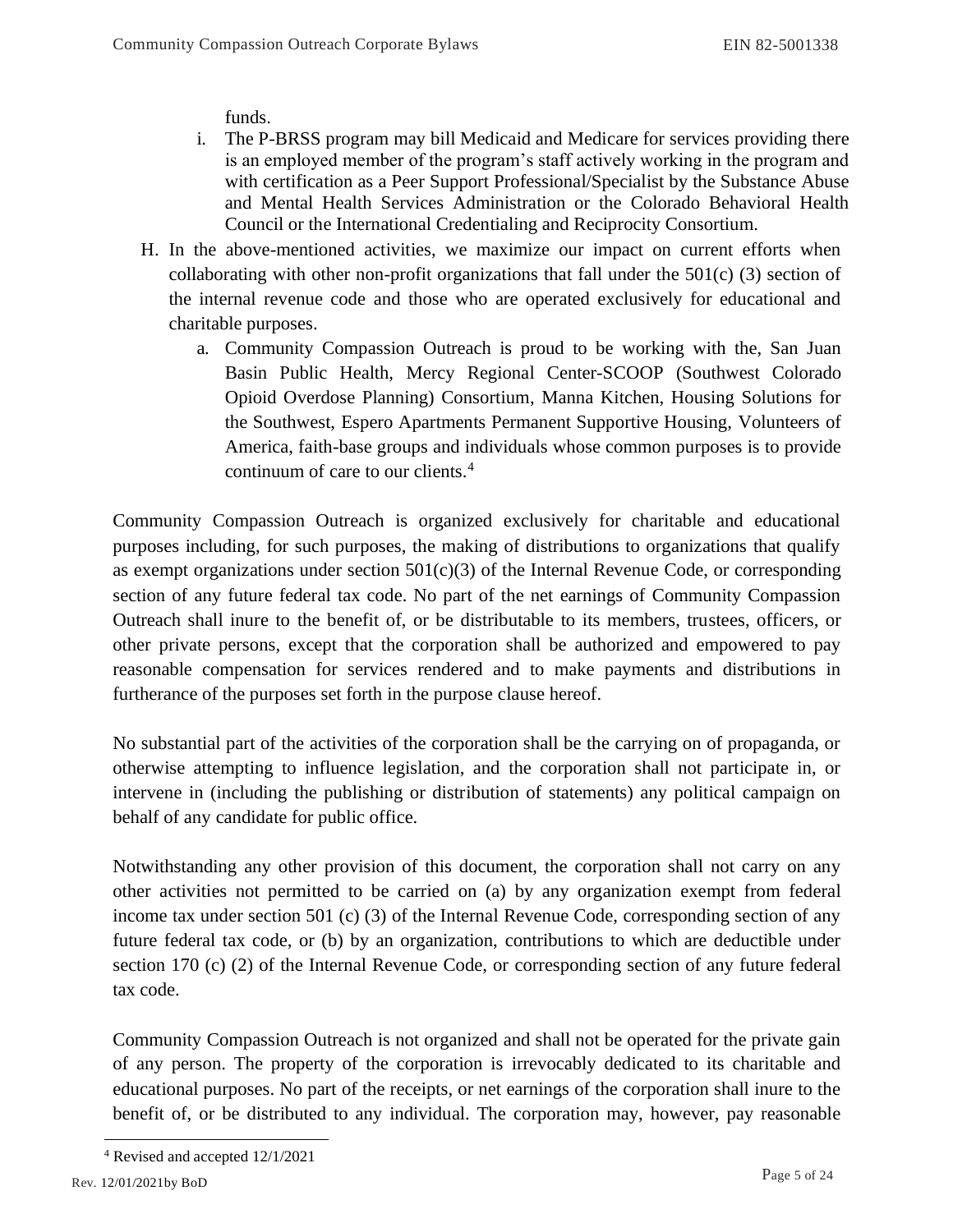compensation for services rendered, and make other payments and distributions consistent with these Articles.

Community Compassion Outreach is a non-profit corporation and shall be operated exclusively for charitable and educational purposes within the meaning of Section 501 (c)(3) of the Internal Revenue Code of 1986, or the corresponding section of any future Federal tax code.

### **2.02 Powers**

The corporation shall have the power, directly or indirectly, alone or in conjunction or cooperation with others, to do any and all lawful acts which may be necessary or convenient to affect the charitable purposes, for which the corporation is organized, and to aid or assist other organizations or persons whose activities further accomplish, foster, or attain such purposes. The powers of the corporation may include, but not be limited to, the acceptance of contributions from the public and private sectors, whether financial or in-kind contributions.

### **2.03 Nonprofit Status and Exempt Activities Limitation.**

**(a)** Nonprofit Legal Status**.** COMMUNITY COMPASSION OUTREACH is a Colorado nonprofit public benefit corporation, recognized as tax exempt under Section 501(c)(3) of the United States Internal Revenue Code.

Exempt Activities Limitation**.** Notwithstanding any other provision of these Bylaws, no director, officer, employee, member, or representative of this corporation shall take any action or carry on any activity by or on behalf of the corporation not permitted to be taken or carried on by an organization exempt under Section  $501(c)(3)$  of the Internal Revenue Code as it now exists or may be amended, or by any organization contributions to which are deductible under Section  $170(c)(2)$  of such Code and Regulations as it now exists or may be amended. No part of the net earnings of the corporation shall inure to the benefit or be distributable to any director, officer, member, or other private person, except that the corporation shall be authorized and empowered to pay reasonable compensation for services rendered and to make payments and distributions in furtherance of the purposes set forth in the Articles of Incorporation and these Bylaws.

an organization exempt under Section  $501(c)(3)$  of the Internal Revenue Code as it now exists or may be amended, or by any organization contributions to which are deductible under Section  $170(c)(2)$  of such Code and Regulations as it now exists or may be amended. No part of the net earnings of the corporation shall inure to the benefit or be distributable to any director, officer, member, or other private person, except that the corporation shall be authorized and empowered to pay reasonable compensation for services rendered and to make payments and distributions in furtherance of the purposes set forth in the Articles of Incorporation and these Bylaws.

**(b)** Distribution Upon Dissolution**.** Upon termination or dissolution of the COMMUNITY COMPASSION OUTREACH, any assets lawfully available for distribution shall be distributed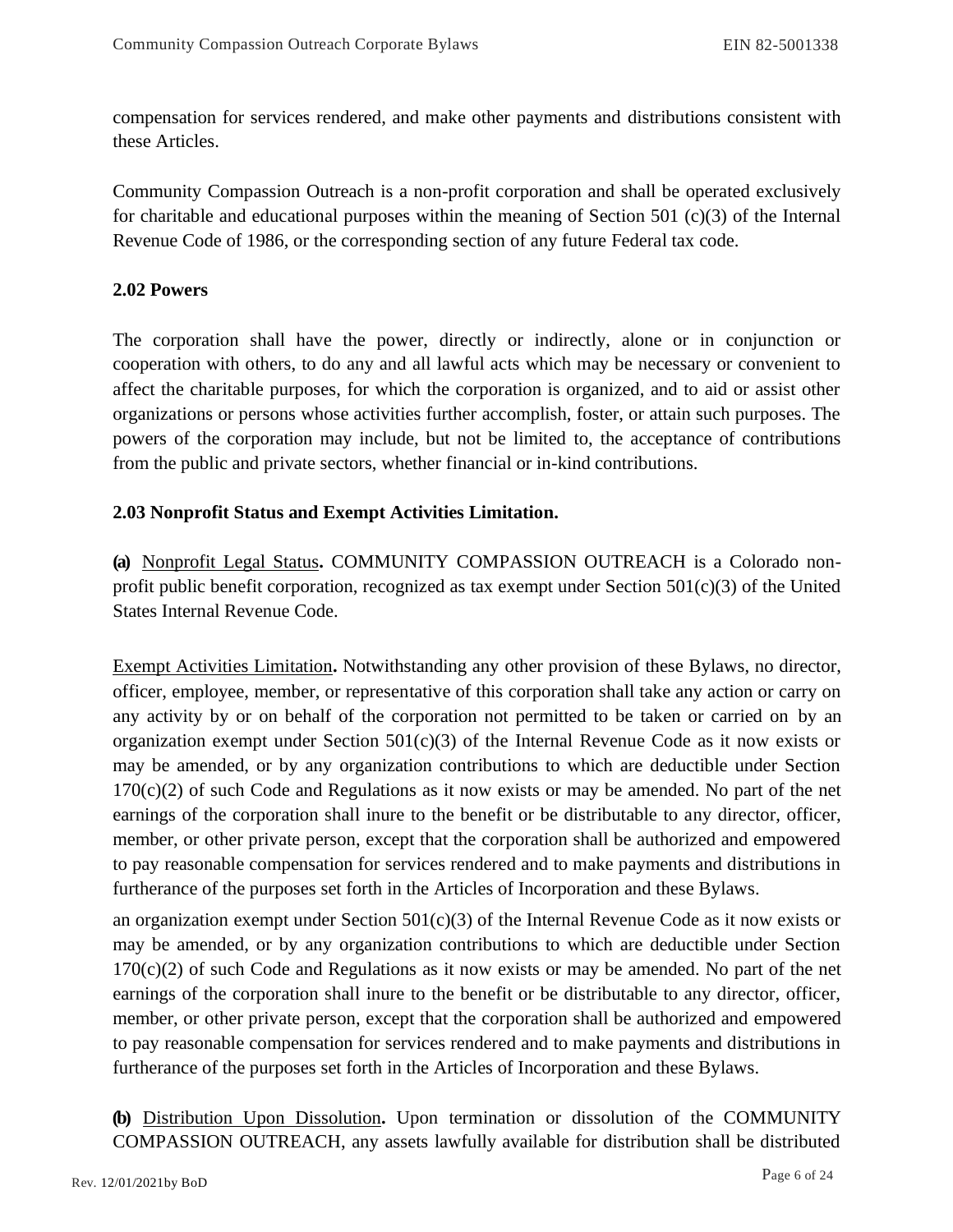to one  $(1)$  or more qualifying organizations described in Section  $501(c)(3)$  of the 1986 Internal Revenue Code (or described in any corresponding provision of any successor statute) which organization or organizations have a charitable purpose which, at least generally, includes a purpose similar to the terminating or dissolving corporation.

The organization to receive the assets of the COMMUNITY COMPASSION OUTREACH hereunder shall be selected in the discretion of a majority of the managing body of the corporation, and if its members cannot so agree, then the recipient organization shall be selected pursuant to a verified petition in equity filed in a court of proper jurisdiction against the COMMUNITY COMPASSION OUTREACH, by one (1) or more of its managing body which verified petition shall contain such statements as reasonably indicate the applicability of this section. The court upon a finding that this section is applicable shall select the qualifying organization or organizations to receive the assets to be distributed, giving preference if practicable to organizations located within the State of Colorado.

In the event that the court shall find that this section is applicable but that there is no qualifying organization known to it which has a charitable purpose, which, at least generally, includes a purpose similar to the COMMUNITY COMPASSION OUTREACH, then the court shall direct the distribution of its assets lawfully available for distribution to the Treasurer of the State of Colorado to be added to the general fund.

### **2.04 Anti-Discrimination**

The executive director shall not allow a circumstance to exist where any person is discriminated against receiving services and participating in programs of CCO and otherwise enjoying the positive outcomes of the activities of CCO on the basis of race, color, creed, gender, age, ancestry, disability, marital status, sexual orientation, or military status.

### **2.05 Proof of Citizenship**

When required by law, clients of CCO must provide adequate proof of citizenship prior to the execution of any benefits that are to be received.

### **2.06 Unaccompanied Minors**

CCO will not serve, house, or accommodate unaccompanied minors in its programs, projects, developments, and events. Minors under the age of 18 may be referred to appropriate agencies who legally serve that population.

### **2.07 Village Code of Conduct**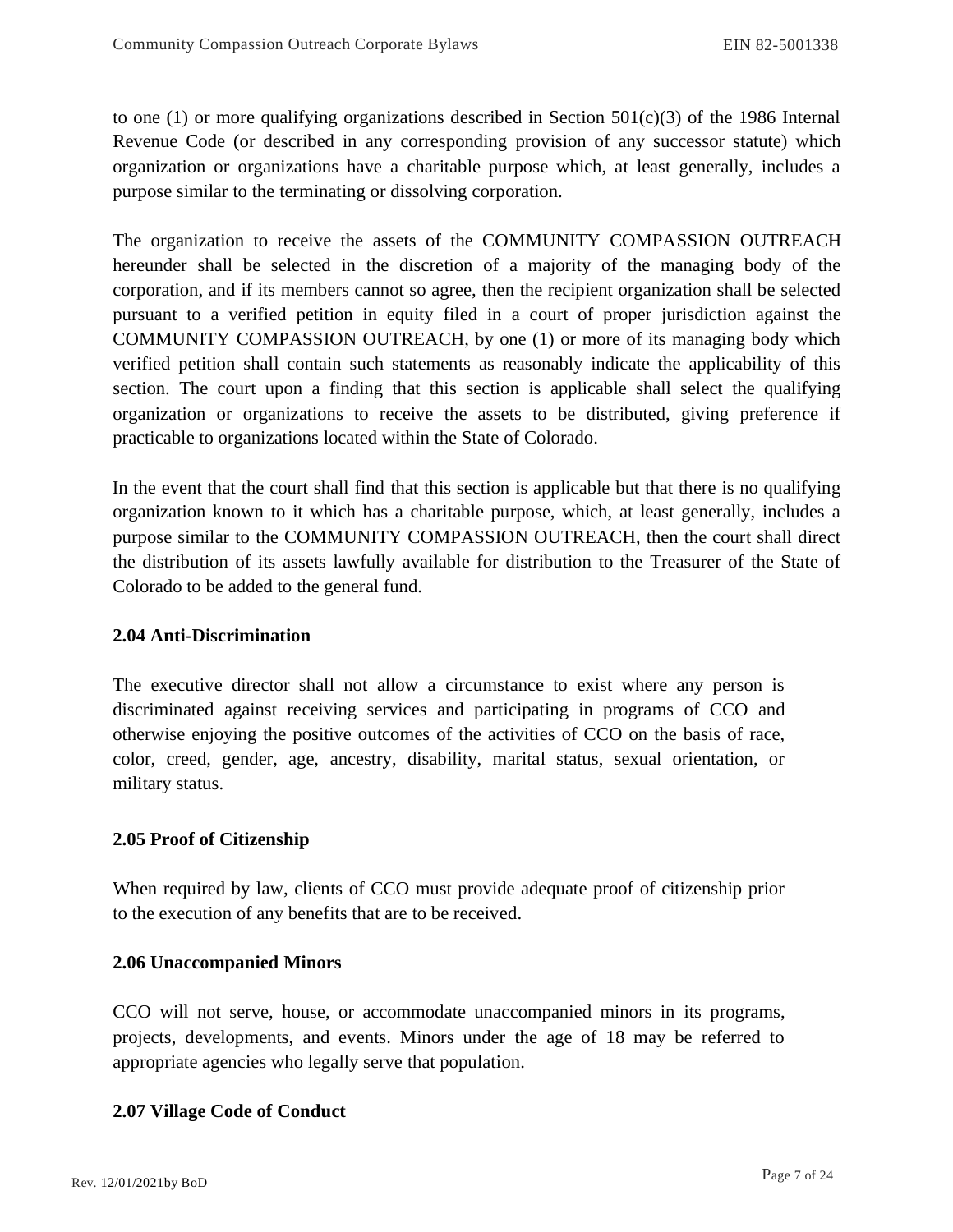The executive director shall not allow a circumstance in which a village or development by CCO is operated without a clear code of conduct as set forth by CCO bylaws and a tenant agreement developed by the residents of that community. This code of conduct shall express prohibitions against the following: violence, trafficking, disruptive behavior, illegal behavior, and/or other crimes or disturbances that negatively impacts the village, tenants, surrounding community(s) or neighborhood(s). Penalties for violations of the *Village Code Of Conduct* may include immediate eviction without notice of any and all persons residing, visiting, or temporarily permitted to be on the premises. When appropriate, local law enforcement may be called to assist in enforcing this code of conduct.

### **ARTICLE III MEMBERSHIP**

### **3.01 Membership**

The corporation has no members or volunteers with any right to vote or title or interest in or to the corporation, its properties and franchises. The management of the affairs of the corporation shall be vested in the board of directors.

### **3.02 Volunteers**

The corporation may have volunteers who do not have any right to vote or title or interest in or to the corporation, its properties and franchises. Volunteers may serve on committees as established by the executive director within the limits of the policies established by the Board of Directors. Volunteers may be leaders in other organizations and ministries that serve the same population as Community Compassion Outreach. The Board depends on the knowledge of its volunteers for happenings and opportunities in the community and in areas of interest affecting our clients.

### **3.03 Non-Voting Affiliates**

The board of directors may approve non-voting affiliates with rights, privileges, and obligations established by the board. Affiliates may be individuals, businesses, and other organizations that seek to support the mission of the corporation. The board, a designated committee of the board, or any duly elected officer in accordance with board policy, shall have authority to admit any individual or organization as an affiliate, to recognize representatives of affiliates, and to make determinations as to affiliates' rights, privileges, and obligations. At no time shall affiliate information be shared with or sold to other organizations or groups without the affiliate's consent. At the discretion of the board of directors, affiliates may be given endorsement, recognition and media coverage at fundraising activities, clinics, other events or at the corporation website. Affiliates have no voting rights, and are not members of the corporation.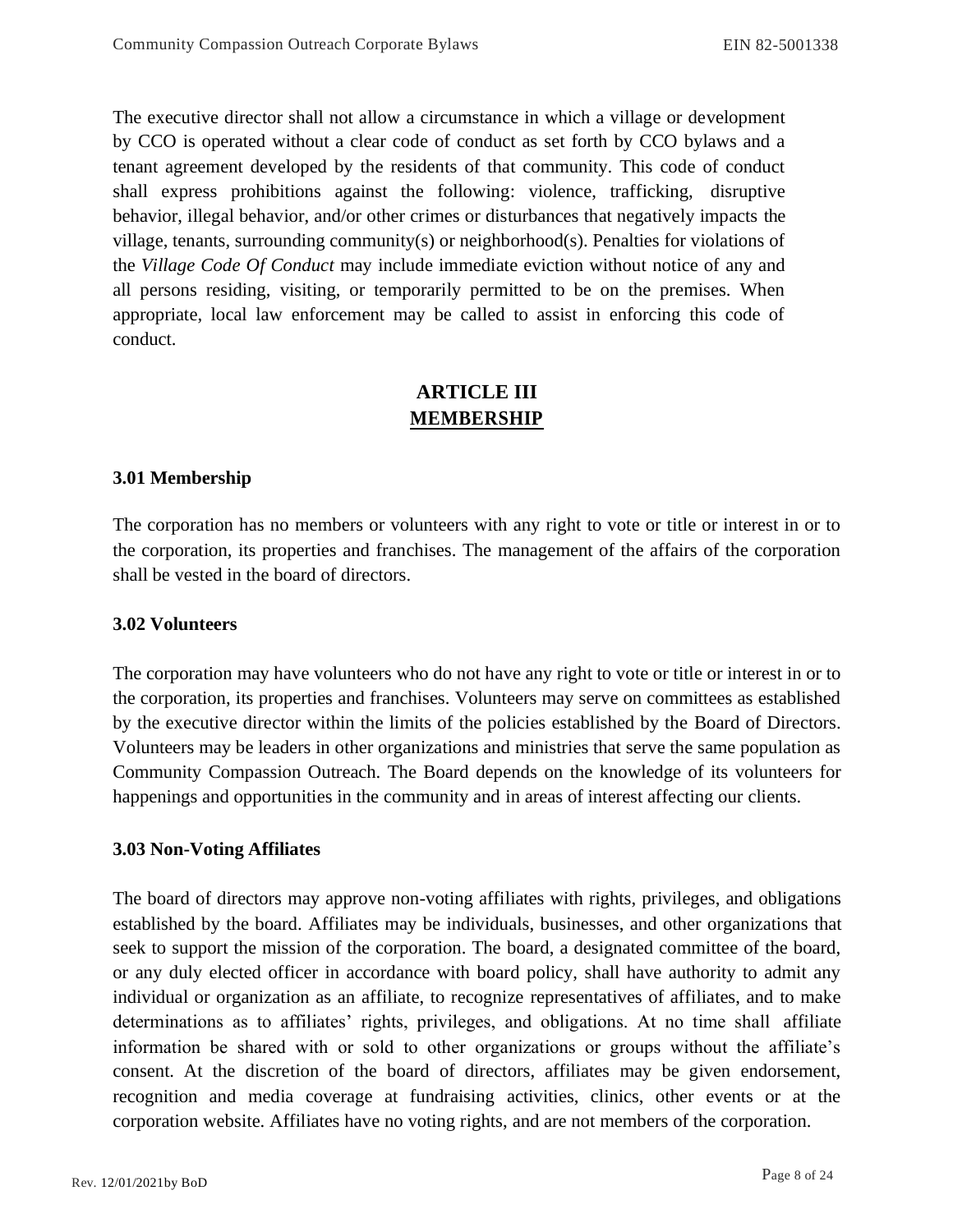### **3.04 Dues**

The board of directors shall determine any dues for affiliates.

### **ARTICLE IV BOARD OF DIRECTORS**

#### **4.01 Number of Directors**

COMMUNITY COMPASSION OUTREACH shall have a board of directors consisting of at least three (3) and no more than fifteen (15) directors. Within these limits, the board may increase or decrease the number of directors serving on the board, including for the purpose of staggering the terms of directors.

#### **4.02 Powers**

All corporate powers shall be exercised by or under the authority of the board and the affairs of the COMMUNITY COMPASSION OUTREACH shall be managed under the direction of the board, except as otherwise provided by law.

#### **4.03 Terms**

**(a)** All directors shall be elected to serve a two-year term, however the term may be extended until a successor has been elected.

**(b)** Director terms shall be staggered so that approximately half the number of directors may end their terms in any given year.

**(c)** Directors may serve terms in succession.

**(d)** The term of office shall be considered to begin January 1 and end December 31 of the second year in office, unless the term is extended until such time as a successor has been elected.

### **4.04 Qualifications and Election of Directors**

In order to be eligible to serve as a director on the board of directors, the individual must be 18 years of age and an affiliate within affiliate classifications created by the board of directors. Directors may be elected at any board meeting by the majority vote of the existing board of directors. The election of directors to replace those who have fulfilled their term of office shall take place no later than December  $31<sup>st</sup>$  of every year, or as needed.

#### **4.05 Vacancies**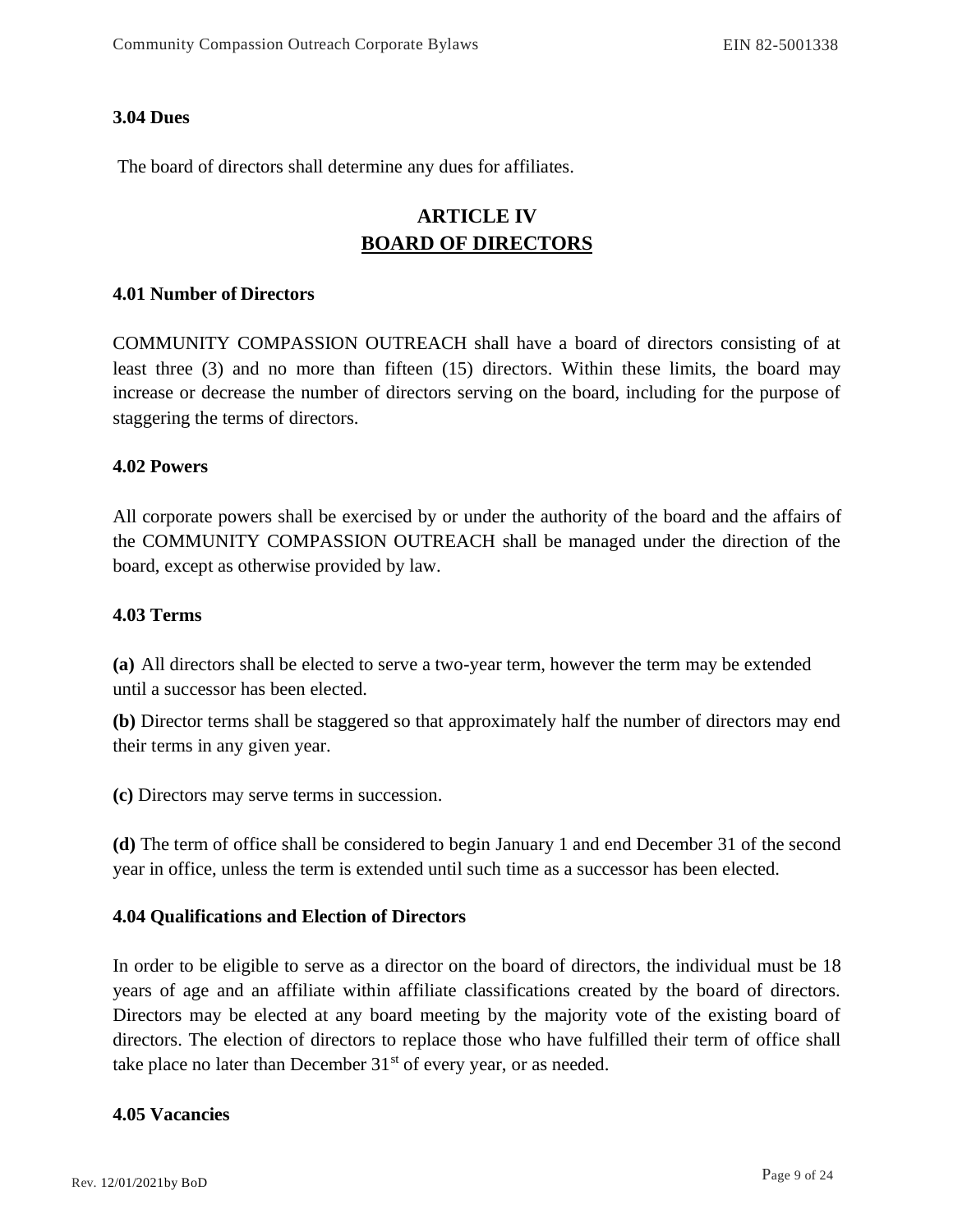The board of directors may fill vacancies due to the expiration of a director's term of office, resignation, death, or removal of a director or may appoint new directors to fill a previously unfilled board position, subject to the maximum number of directors under these Bylaws.

**(a)** Unexpected Vacancies. Vacancies in the board of directors due to resignation, death, or removal shall be filled by the board for the balance of the term of the director being replaced.

### **4.06 Removal of Directors**

A director may be removed by two-thirds (2/3) vote of the board of directors then in office, if:

**(a)** the director is absent and unexcused from two or more meetings of the board of directors in a twelve month period. The board president is empowered to excuse directors from attendance for a reason deemed adequate by the board president. The president shall not have the power to excuse him/herself from the board meeting attendance and in that case, the board vice president shall excuse the president. Or:

**(b)** for cause or no cause, if before any meeting of the board at which a vote on removal may be made the director in question is given electronic or written notification of the board's intention to discuss her/his case and is given the opportunity to be heard at a meeting of the board.

### **4.07 Board of Directors Meetings.**

**(a) Regular** Meetings. The board of directors shall have a minimum of four (4) regular meetings each calendar year at times and places fixed by the board. Board meetings shall be held upon four (4) days notice by first-class mail, electronic mail, or facsimile transmission or forty-eight (48) hours notice delivered personally or by telephone. If sent by mail, facsimile transmission, or electronic mail, the notice shall be deemed to be delivered upon its deposit in the mail or transmission system. Notice of meetings shall specify the place, day, and hour of meeting. The purpose of the meeting need not be specified.

**(b) Special** Meetings. Special meetings of the board may be called by the president, vice president, secretary, treasurer, or any two (2) other directors of the board of directors. A special meeting must be preceded by at least 48 hours notice to each director of the date, time, and place, but not the purpose, of the meeting.

**(c) Waiver** of Notice. Any director may waive notice of any meeting, in accordance with Colorado law.

### **4.08 Manner of Acting**.

**(a)** Quorum. A majority of the directors in office immediately before a meeting shall constitute a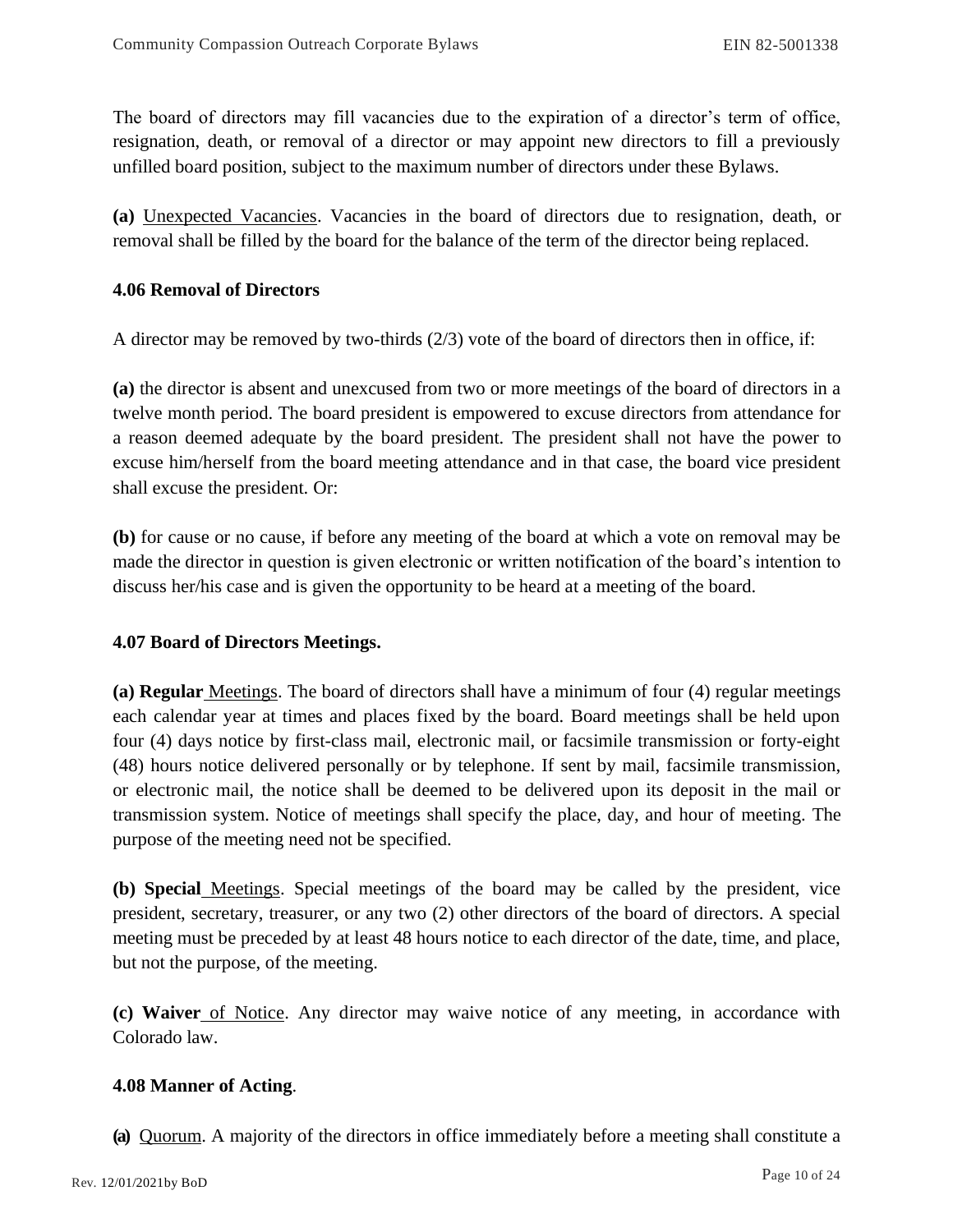quorum for the transaction of business at that meeting of the board. A minimum of 3 directors shall be required in any case to constitute a quorum. No business shall be considered by the board at any meeting at which a quorum is not present.

**(b)** Majority Vote. Except as otherwise required by law or by the articles of incorporation, the act of the majority of the directors present at a meeting at which a quorum is present shall be the act of the board.

**(c)** Hung Board Decisions. On the occasion that directors of the board be unable to make a decision based on a tied number of votes, the matter may be discussed further if agreed by the majority of the board for revote at a later date.

**(d)** Participation. Except as required otherwise by law, the Articles of Incorporation, or these Bylaws, directors may participate in a regular or special meeting through the use of any means of communication by which all directors participating may simultaneously hear each other during the meeting, including in person, internet video meeting or by telephonic conference call.

### **4.09 Compensation for Board Service**

Directors shall receive no compensation for carrying out their duties as directors. The board may adopt policies providing for reasonable reimbursement of directors for expenses incurred in conjunction with carrying out board responsibilities, such as travel expenses to attend board meetings.

### **4.10 Compensation for Professional Services by Directors**

Directors are not restricted from being compensated for professional services provided to the Corporation. Such compensation shall be reasonable and fair to the corporation and must be reviewed and approved in accordance with the board Conflict of Interest policy and state law.

### **ARTICLE V COMMITTEES**

### **5.01 Committees**

The board of directors may, by the resolution adopted by a majority of the directors then in office, designate one or more committees, each consisting of two or more directors, to serve at the pleasure of the board. Any committee, to the extent provided in the resolution of the board, shall have all the authority of the board, except that no committee, regardless of board resolution, may:

**(a) take** any final action on matters which also requires board members' approval or approval of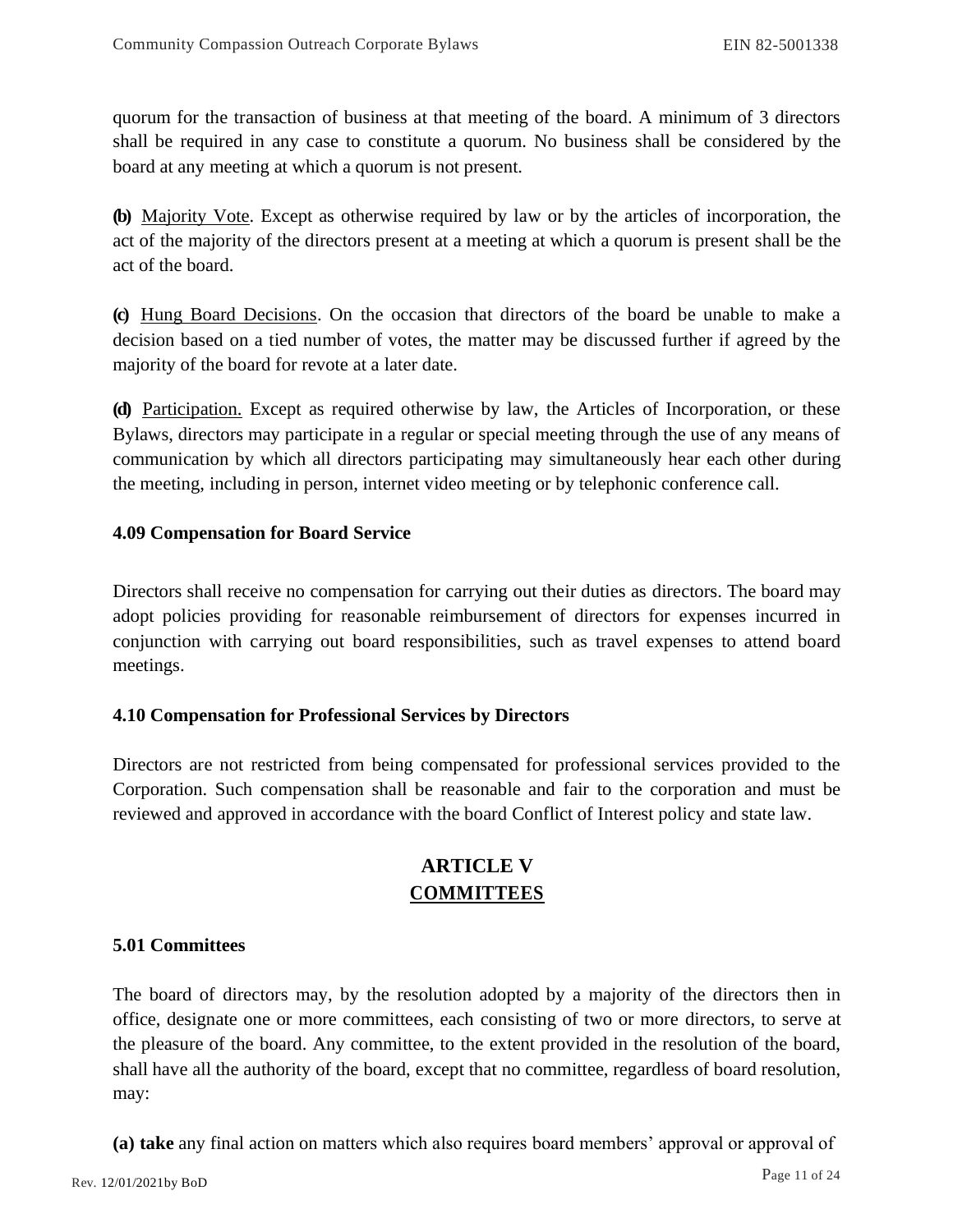a majority of all members;

**(b) fill** vacancies on the board of directors of in any committee which has the authority of the board;

**(c) amend** or repeal Bylaws or adopt new Bylaws;

**(d) amend** or repeal any resolution of the board of directors which by its express terms is not so amendable or repealable;

**(e) appoint** any other committees of the board of directors or the members of these committees;

**(f) expend** corporate funds to support a nominee for director; or

**(g) approve** any transaction;

(i) to which the corporation is a party and one or more directors have a material financial interest; or

(ii) between the corporation and one or more of its directors or between the corporation or any person in which one or more of its directors have a material financial interest.

### **5.02 Meetings and Action of Committees**

Meetings and action of the committees shall be governed by and held and taken in accordance with, the provisions of Article IV of these Bylaws concerning meetings of the directors, with such changes in the context of those Bylaws as are necessary to substitute the committee and its members for the board of directors and its members, except that the time for regular meetings of committees may be determined either by resolution of the board of directors or by resolution of the committee. Special meetings of the committee may also be called by resolution of the board of directors. Notice of special meetings of committees shall also be given to any and all members, who shall have the right to attend all meetings of the committee. Minutes shall be kept of each meeting of any committee and shall be filed with the corporate records. The board of directors may adopt rules for the governing of the committee not inconsistent with the provision of these Bylaws.

### **5.03 Informal Action By The Board of Directors**

Any action required or permitted to be taken by the board of directors at a meeting may be taken without a meeting if consent in writing, setting forth the action so taken, shall be agreed by the consensus of a quorum. For purposes of this section an e-mail transmission from an e-mail address on record constitutes a valid writing. The intent of this provision is to allow the board of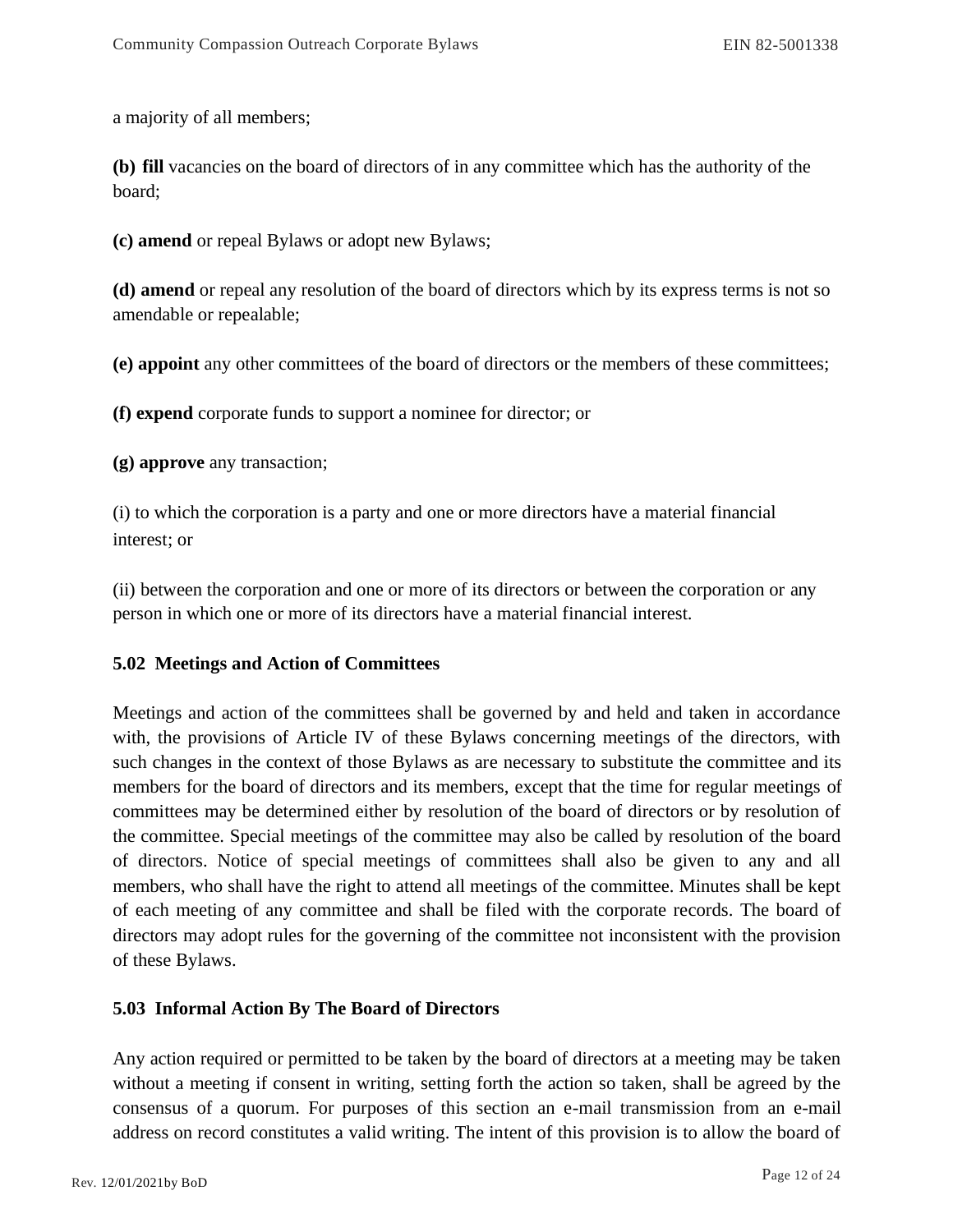directors to use email to approve actions, as long as a quorum of board members gives consent.

### **ARTICLE VI OFFICERS**

#### **6.01 Board Officers**

The officers of the corporation shall be a board president, vice-president, secretary, and treasurer, all of whom shall be chosen by, and serve at the pleasure of, the board of directors. Each board officer shall have the authority and shall perform the duties set forth in these Bylaws or by resolution of the board or by direction of an officer authorized by the board to prescribe the duties and authority of other officers. The board may also appoint additional vice-presidents and such other officers, as it deems expedient for the proper conduct of the business of the corporation**,** each of whom shall have such authority and shall perform such duties as the board of directors may determine. One person may hold two or more board offices, but no board officer may act in more than one capacity where action of two or more officers is required.

#### **6.02 Term of Office**

Each officer shall serve a two-year term of office and may not serve more than three (3) consecutive terms of office. Unless unanimously elected by the board at the end of his/her three 2-year terms or to fill a vacancy in an officer position, each board officer's term of office shall begin upon the adjournment of the board meeting at which elected and shall end upon the adjournment of the board meeting during which a successor is elected.

#### **6.03 Removal and Resignation**

The board of directors may remove an officer at any time, with or without cause. Any officer may resign at any time by giving written notice to the corporation without prejudice to the rights, if any, of the corporation under any contract to which the officer is a party. Any resignation shall take effect at the date of the receipt of the notice or at any later time specified in the notice, unless otherwise specified in the notice. The acceptance of the resignation shall not be necessary to make it effective.

#### **6.04 Board President**

The board president shall be the chief volunteer officer of the corporation. The board president shall lead the board of directors in performing its duties and responsibilities, including, if present, presiding at all meetings of the board of directors, and shall perform all other duties incident to the office or properly required by the board of directors.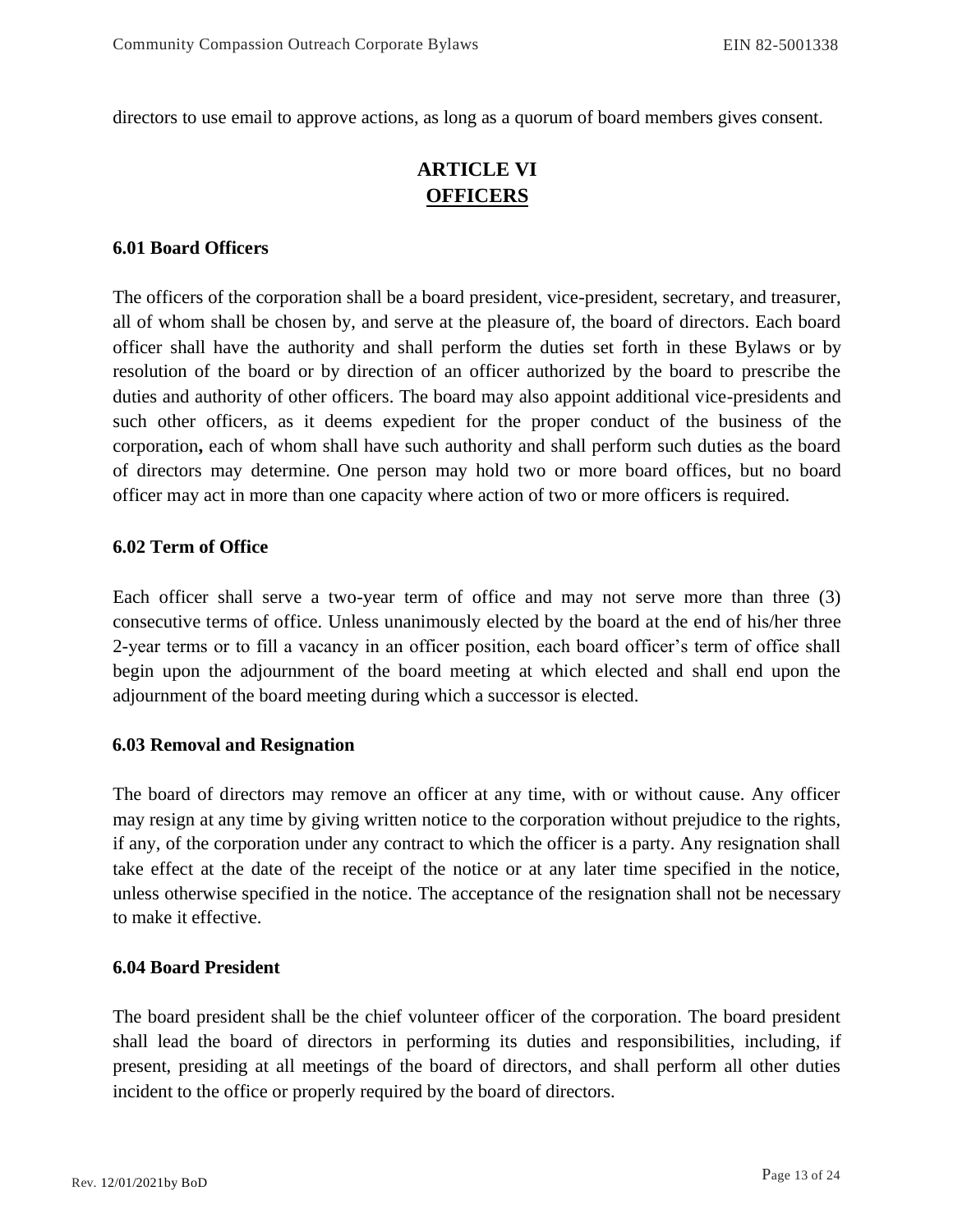### **6.05 Vice President**

In the absence or disability of the board president, the ranking vice-president or vice-president designated by the board of directors shall perform the duties of the board president. When so acting, the vice-president shall have all the powers of and be subject to all the restrictions upon the board president. The vice-president shall have such other powers and perform such other duties prescribed for them by the board of directors or the board president. The vice-president shall normally accede to the office of board president upon the completion of the board president's term of office**.**

### **6.06 Secretary**

The secretary shall keep or cause to be kept a book of minutes of all meetings and actions of directors and committees of directors. The minutes of each meeting shall state the time and place that it was held and such other information as shall be necessary to determine the actions taken and whether the meeting was held in accordance with the law and these Bylaws. The secretary shall cause notice to be given of all meetings of directors and committees as required by the Bylaws. The secretary shall have such other powers and perform such other duties as may be prescribed by the board of directors or the board president**.** The secretary may appoint, with approval of the board, a director to assist in performance of all or part of the duties of the secretary.

#### **6.07 Treasurer**

The treasurer shall be the lead director for oversight of the financial condition and affairs of the corporation. The treasurer shall oversee and keep the board informed of the financial condition of the corporation and of audit or financial review results. In conjunction with other directors or officers, the treasurer shall oversee budget preparation and shall ensure that appropriate financial reports, including an account of major transactions and the financial condition of the corporation, are made available to the board of directors on a timely basis or as may be required by the board of directors. The treasurer shall perform all duties properly required by the board of directors or the board president. The treasurer may appoint, with approval of the board a qualified fiscal agent or member of the staff to assist in performance of all or part of the duties of the treasurer.

#### **6.08 Non-Director Officers**

The board of directors may designate additional officer positions of the corporation and may appoint and assign duties to other non-director officers of the corporation.

## **ARTICLE VII CONTRACTS, CHECKS, LOANS,**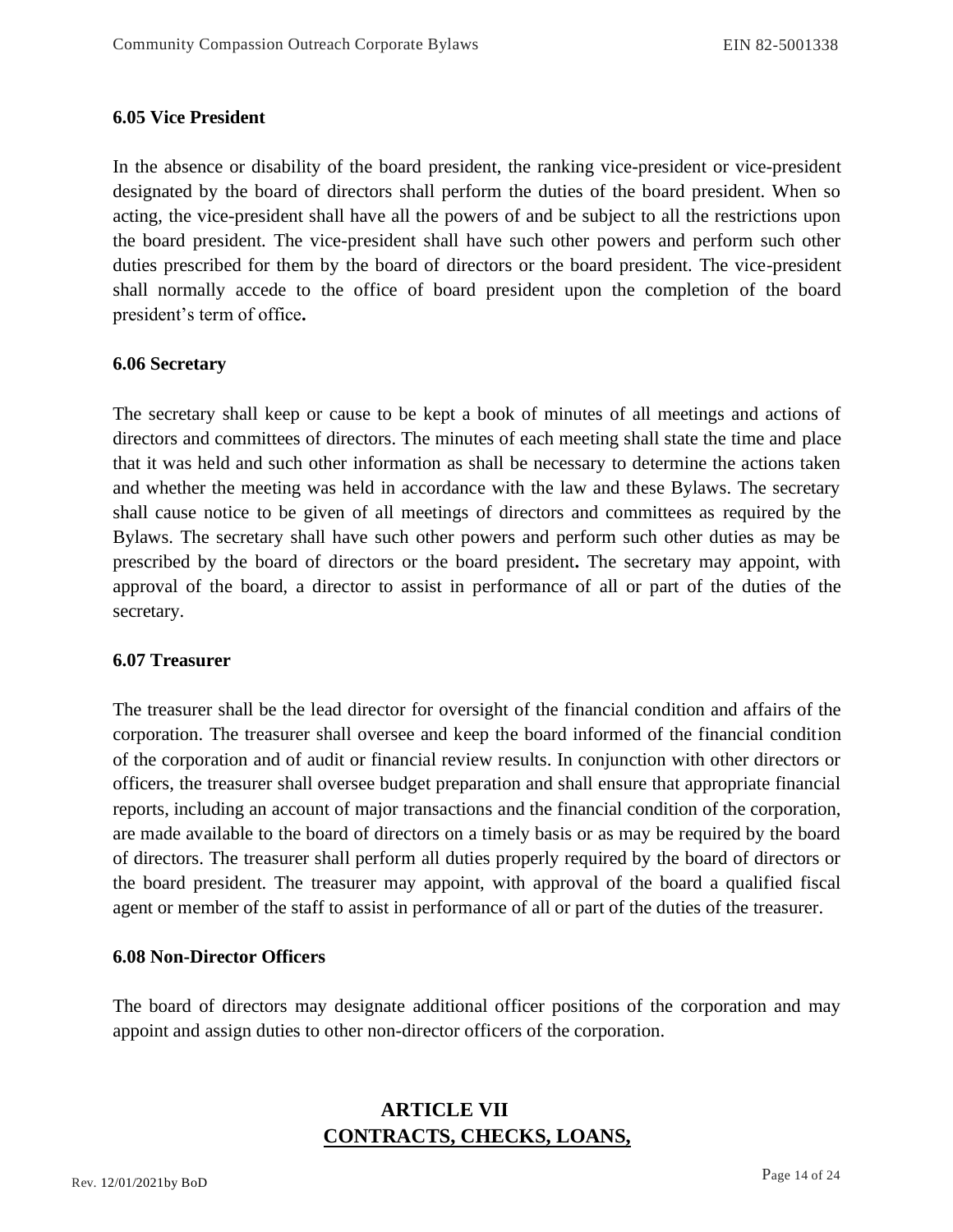### **INDEMNIFICATION AND RELATED MATTERS**

### **7.01 Contracts and other Writings**

Except as otherwise provided by resolution of the board or board policy, all contracts, deeds, leases, mortgages, grants, and other agreements of the corporation shall be executed on its behalf by the treasurer or other persons to whom the corporation has delegated authority to execute such documents in accordance with policies approved by the board.

### **7.02 Checks, Drafts**

All checks, drafts, or other orders for payment of money, notes, or other evidence of indebtedness issued in the name of the corporation, shall be signed by such officer or officers, agent or agents, of the corporation and in such manner as shall from time to time be determined by resolution of the board.

### **7.03 Deposits**

All funds of the corporation not otherwise employed shall be deposited from time to time to the credit of the corporation in such banks, trust companies, or other depository as the board or a designated committee of the board may select.

### **7.04 Loans**

No loans shall be contracted on behalf of the corporation and no evidence of indebtedness shall be issued in its name unless authorized by resolution of the board. Such authority may be general or confined to specific instances.

### **7.05 Indemnification**

**(a)** Mandatory Indemnification. The corporation shall indemnify a director or former director, who was wholly successful, on the merits or otherwise, in the defense of any proceeding to which he or she was a party because he or she is or was a director of the corporation against reasonable expenses incurred by him or her in connection with the proceedings.

**(b)** Permissible Indemnification. The corporation shall indemnify a director or former director made a party to a proceeding because he or she is or was a director of the corporation, against liability incurred in the proceeding, if the determination to indemnify him or her has been made in the manner prescribed by the law and payment has been authorized in the manner prescribed by law.

**(c)** Advance for Expenses. Expenses incurred in defending a civil or criminal action, suit or proceeding may be paid by the corporation in advance of the final disposition of such action, suit or proceeding, as authorized by the board of directors in the specific case, upon receipt of (I) a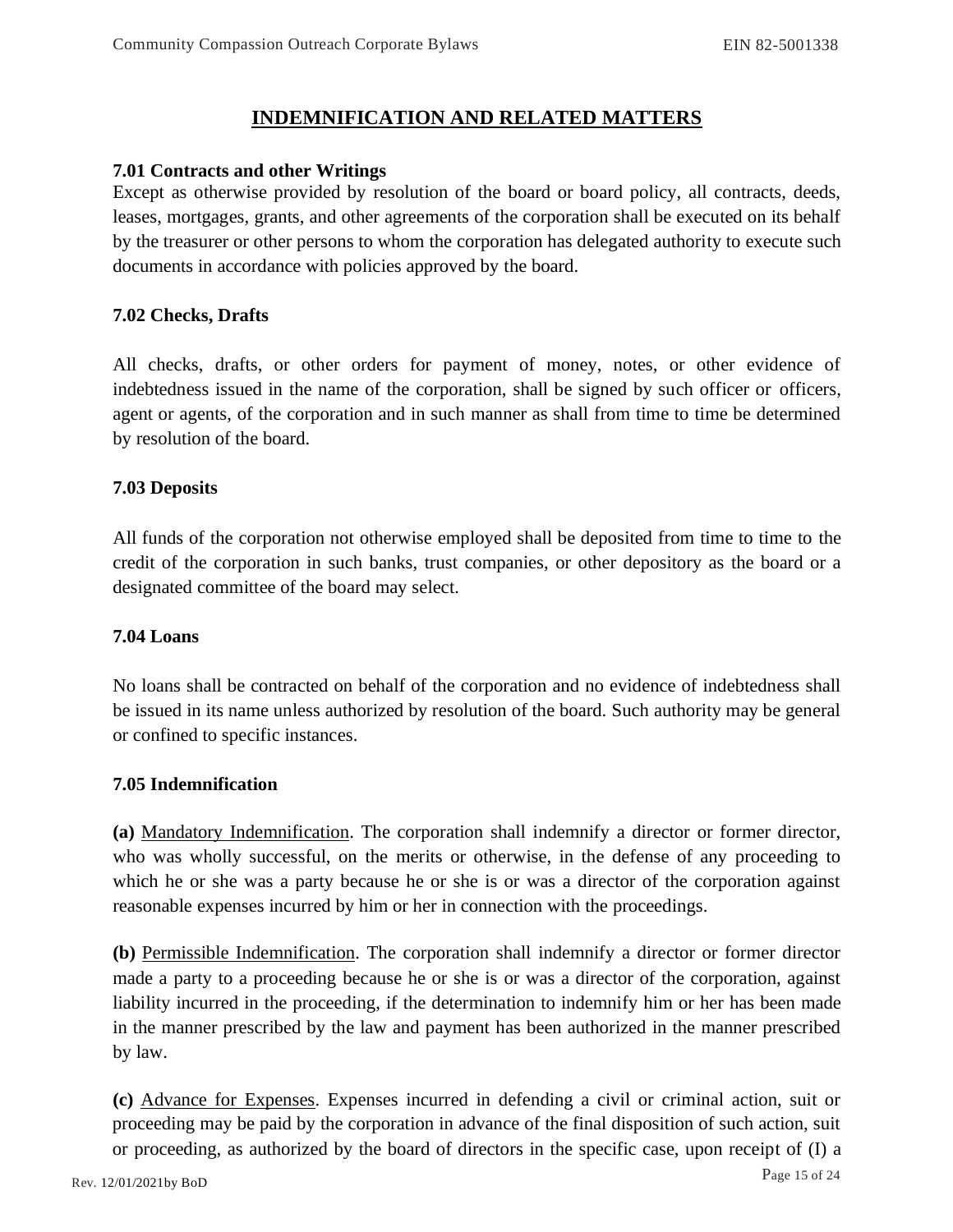written affirmation from the director, officer, employee or agent of his or her good faith belief that he or she is entitled to indemnification as authorized in this article, and (II) an undertaking by or on behalf of the director, officer, employee or agent to repay such amount, unless it shall ultimately be determined that he or she is entitled to be indemnified by the corporation in these Bylaws.

**(d)** Indemnification of Officers, Agents and Employees. An officer of the corporation who is not a director is entitled to mandatory indemnification under this article to the same extent as a director. The corporation may also indemnify and advance expenses to an employee or agent of the corporation who is not a director, consistent with Colorado Law and public policy, provide that such indemnification, and the scope of such indemnification, is set forth by the general or specific action of the board or by contract.

### **ARTICLE VIII MISCELLANEOUS**

### **8.01 Books and Records**

The corporation shall keep correct and complete books and records of account and shall keep minutes of the proceedings of all meetings of its board of directors, a record of all actions taken by board of directors without a meeting, and a record of all actions taken by committees of the board. In addition, the corporation shall keep a copy of the corporation's Articles of Incorporation and Bylaws as amended to date.

### **8.02 Fiscal Year**

The fiscal year of the corporation shall be from January 1 to December 31 of each year.

### **8.03 Conflict of Interest**

The board shall adopt and periodically review a conflict of interest policy to protect the corporation's interest when it is contemplating any transaction or arrangement, which may benefit any director, officer, employee, volunteer, affiliate, or member of a committee with board-delegated powers.

### **8.04 Nondiscrimination Policy**

The officers, directors, committee members, employees, and persons served by this corporation shall be selected entirely on a nondiscriminatory basis with respect to age, sex, race, religion, national origin, and sexual orientation. It is the policy of COMMUNITY COMPASSION OUTREACH not to discriminate on the basis of race, creed, ancestry, marital status, gender, sexual orientation, age, physical disability, veteran's status, political service or affiliation, color, religion, or national origin.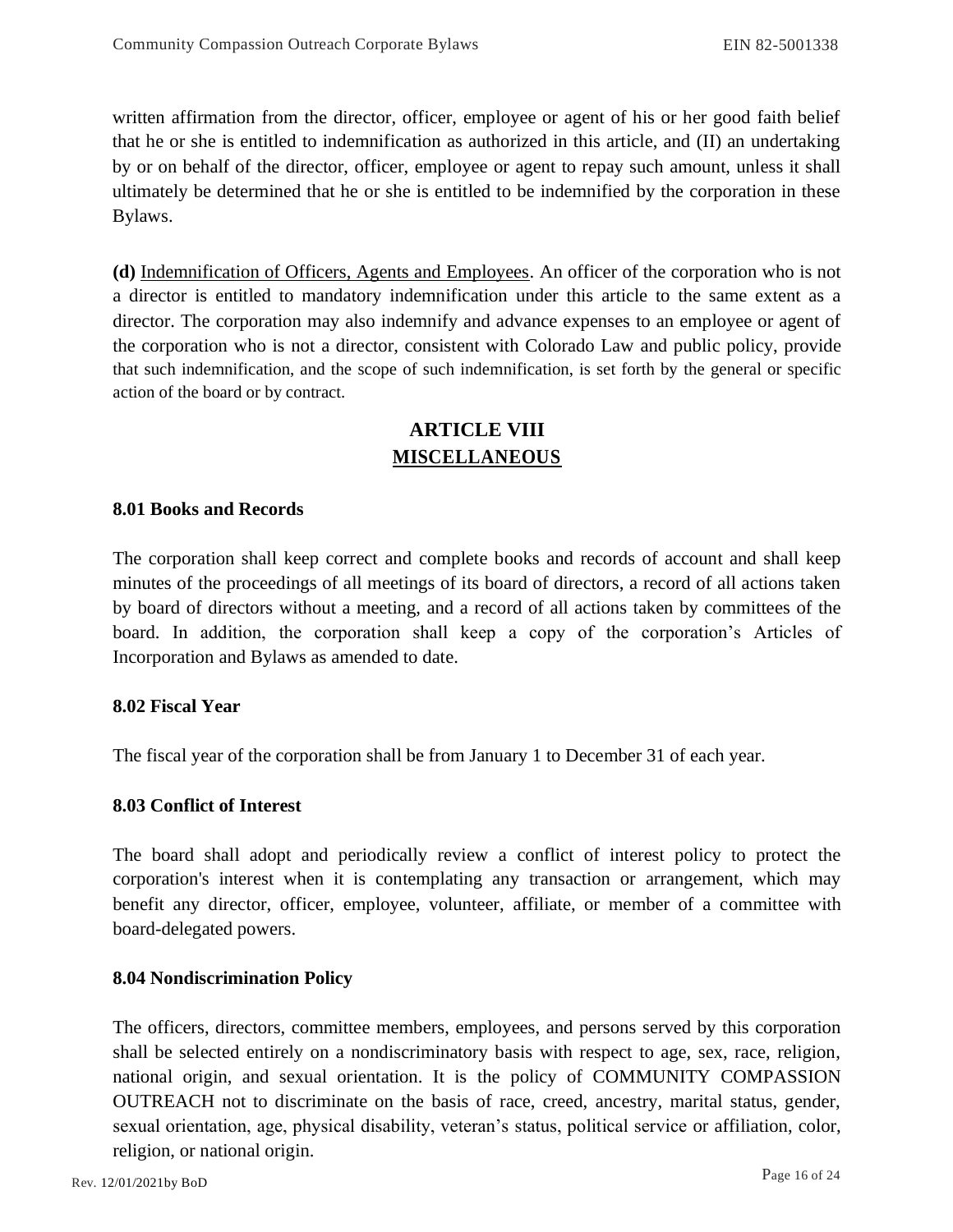### **8.05 Bylaw Amendment**

These Bylaws may be amended, altered, repealed, or restated by a vote of the majority of the board of directors then in office at a meeting of the Board, provided, however,

**(a)** that no amendment shall be made to these Bylaws which would cause the corporation to cease to qualify as an exempt corporation under Section 501 (c)(3) of the Internal Revenue Code of 1986, or the corresponding section of any future Federal tax code; and,

**(b) that** an amendment does not affect the voting rights of directors. An amendment that does affect the voting rights of directors further requires ratification by a two-thirds (⅔) vote of a quorum of directors at a Board meeting.

**(c)** that all amendments be consistent with the Articles of Incorporation.

### **ARTICLE IX COUNTERTERRORISM AND DUE DILIGENCE POLICY**

In furtherance of its exemption by contributions to other organizations, domestic or foreign, COMMUNITY COMPASSION OUTREACH shall stipulate how the funds may be used and shall require the recipient to provide the corporation with detailed records and financial proof of how the funds were utilized.

Although adherence and compliance with the US Department of the Treasury's publication the "Voluntary Best Practice for US. Based Charities" is not mandatory, COMMUNITY COMPASSION OUTREACH willfully and voluntarily recognizes and puts to practice these guidelines and suggestions to reduce, develop, re-evaluate and strengthen a risk-based approach to guard against the threat of diversion of charitable funds or exploitation of charitable activity by terrorist organizations and their support networks.

COMMUNITY COMPASSION OUTREACH shall also comply and put into practice the federal guidelines, suggestion, laws and limitation set forth by pre-existing U.S. legal requirements related to combating terrorist financing, which include, but are not limited to, various sanctions programs administered by the Office of Foreign Assets Control (OFAC) in regard to its foreign activities.

# **ARTICLE X DOCUMENT RETENTION POLICY**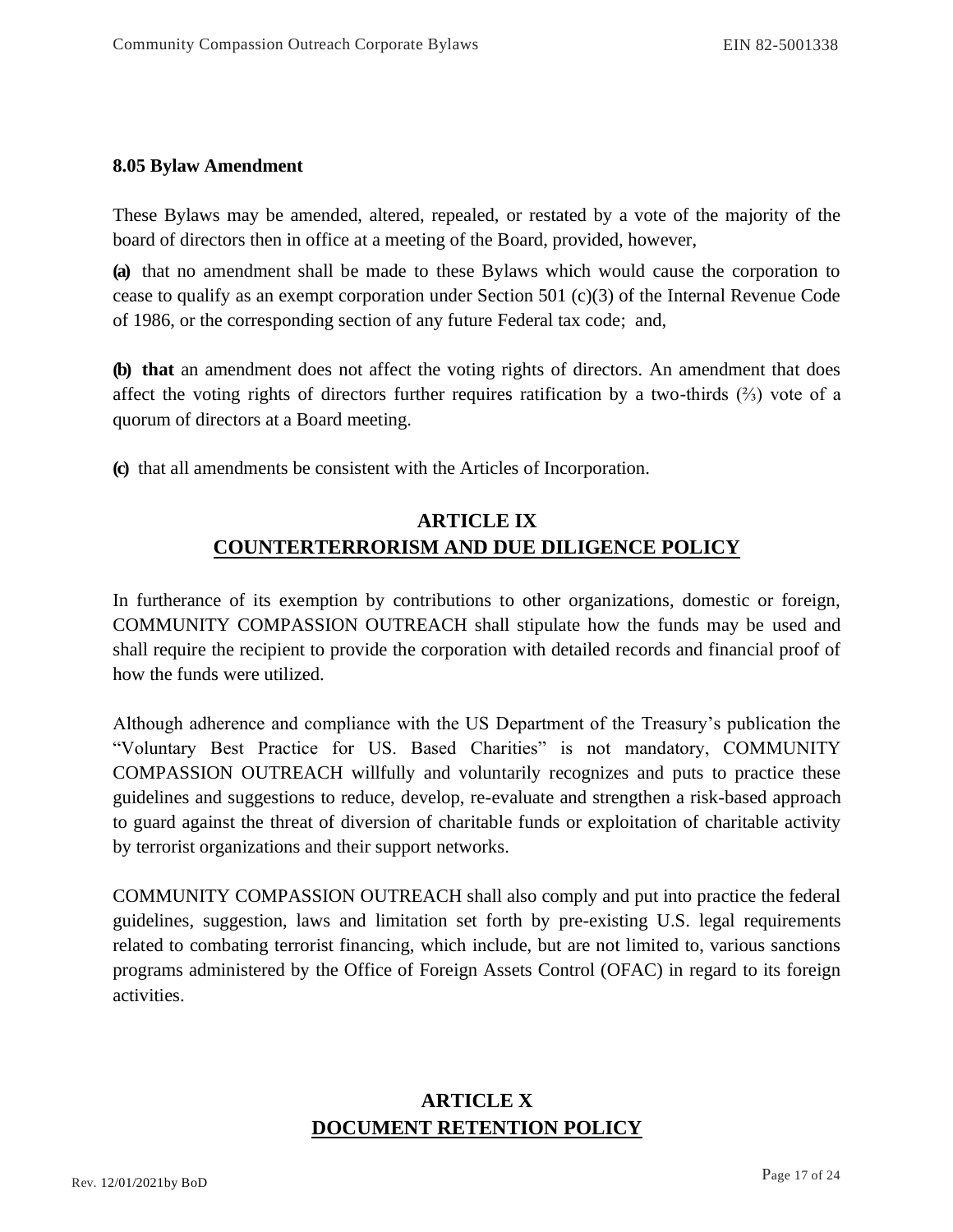### **10.01 Purpose**

The purpose of this document retention policy is establishing standards for document integrity, retention, and destruction and to promote the proper treatment of COMMUNITY COMPASSION OUTREACH records.

Section 1. General Guidelines. Records should not be kept if they are no longer needed for the operation of the business or required by law. Unnecessary records should be eliminated from the files. The cost of maintaining records is an expense which can grow unreasonably if good housekeeping is not performed. A mass of records also makes it more difficult to find pertinent records.

From time to time, COMMUNITY COMPASSION OUTREACH may establish retention or destruction policies or schedules for specific categories of records in order to ensure legal compliance, and also to accomplish other objectives, such as preserving intellectual property and cost management. Several categories of documents that warrant special consideration are identified below. While minimum retention periods are established, the retention of the documents identified below and of documents not included in the identified categories should be determined primarily by the application of the general guidelines affecting document retention, as well as the exception for litigation relevant documents and any other pertinent factors.

Section 2. Exception for Litigation Relevant Documents. COMMUNITY COMPASSION OUTREACH expects all officers, directors, and employees to comply fully with any published records retention or destruction policies and schedules, provided that all officers, directors, and employees should note the following general exception to any stated destruction schedule: If you believe, or the COMMUNITY COMPASSION OUTREACH informs you, that corporate records are relevant to litigation, or potential litigation (i.e. a dispute that could result in litigation), then you must preserve those records until it is determined that the records are no longer needed. That exception supersedes any previously or subsequently established destruction schedule for those records.

### **Section 3. Minimum Retention Periods for Specific Categories**

**(a)** Corporate Documents. Corporate records include the corporation's Articles of Incorporation, By-Laws and IRS Form 1023 and Application for Exemption. Corporate records should be retained permanently. IRS regulations require that the Form 1023 be available for public inspection upon request.

**(b)** Tax Records. Tax records include, but may not be limited to, documents concerning payroll, expenses, proof of contributions made by donors, accounting procedures, and other documents concerning the corporation's revenues. Tax records should be retained for at least seven years from the date of filing the applicable return.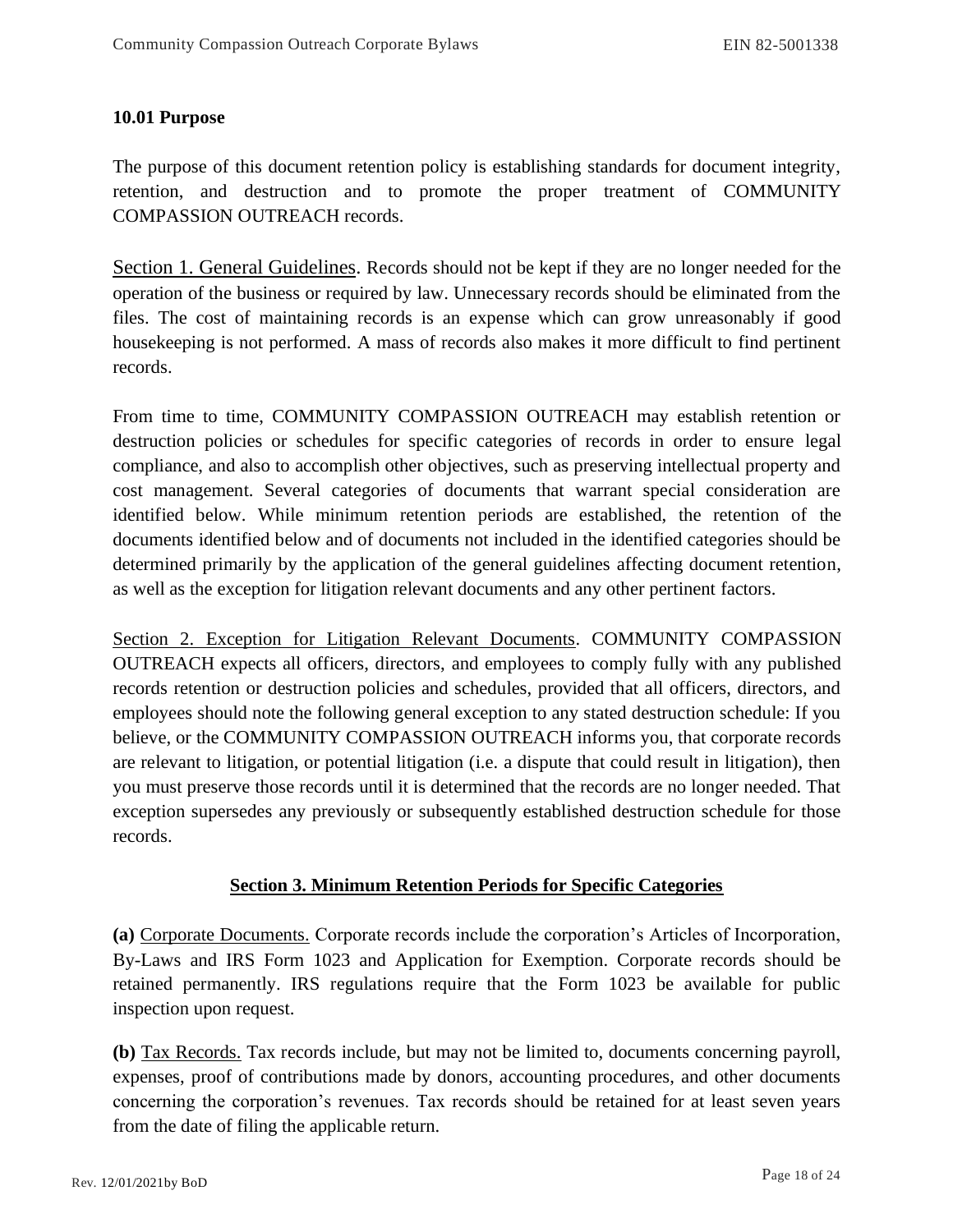**(c)** Employment Records/Personnel Records. State and federal statutes require the corporation to keep certain recruitment, employment and personnel information. The corporation should also keep personnel files that reflect performance reviews and any complaints brought against the corporation or individual employees under applicable state and federal statutes. The corporation should also keep in the employee's personnel file all final memoranda and correspondence reflecting performance reviews and actions taken by or against personnel. Employment applications should be retained for three years. Retirement and pension records should be kept permanently. Other employment and personnel records should be retained for seven years.

**(d)** Board and Board Committee Materials. Meeting minutes should be retained in perpetuity in the corporation's minute book. A clean copy of all other Board and Board Committee materials should be kept for no less than three years by the corporation.

**(e)** Press Releases/Public Filings. The corporation should retain permanent copies of all press releases and publicly filed documents under the theory that the corporation should have its own copy to test the accuracy of any document a member of the public can theoretically produce against the corporation.

**(f)** Legal Files. Legal counsel should be consulted to determine the retention period of particular documents, but legal documents should generally be maintained for a period of ten years.

**(g)** Marketing and Sales Documents. The corporation should keep final copies of marketing and sales documents for the same period of time it keeps other corporate files, generally three years. An exception to the three-year policy may be sales invoices, contracts, leases, licenses, and other legal documentation. These documents should be kept for at least three years beyond the life of the agreement.

**(h)** Development/Intellectual Property and Trade Secrets. Development documents are often subject to intellectual property protection in their final form (e.g., patents and copyrights). The documents detailing the development process are often also of value to the corporation and are protected as a trade secret where the corporation:

**(i)** derives independent economic value from the secrecy of the information; and

**(ii)** has taken affirmative steps to keep the information confidential.

The corporation should keep all documents designated as containing trade secret information for at least the life of the trade secret.

**(i)** Contracts. Final, execution copies of all contracts entered into by the corporation should be retained. The corporation should retain copies of the final contracts for at least three years beyond the life of the agreement, and longer in the case of publicly filed contracts.

**(j)** Correspondence. Unless correspondence falls under another category listed elsewhere in this policy, correspondence should generally be saved for two years.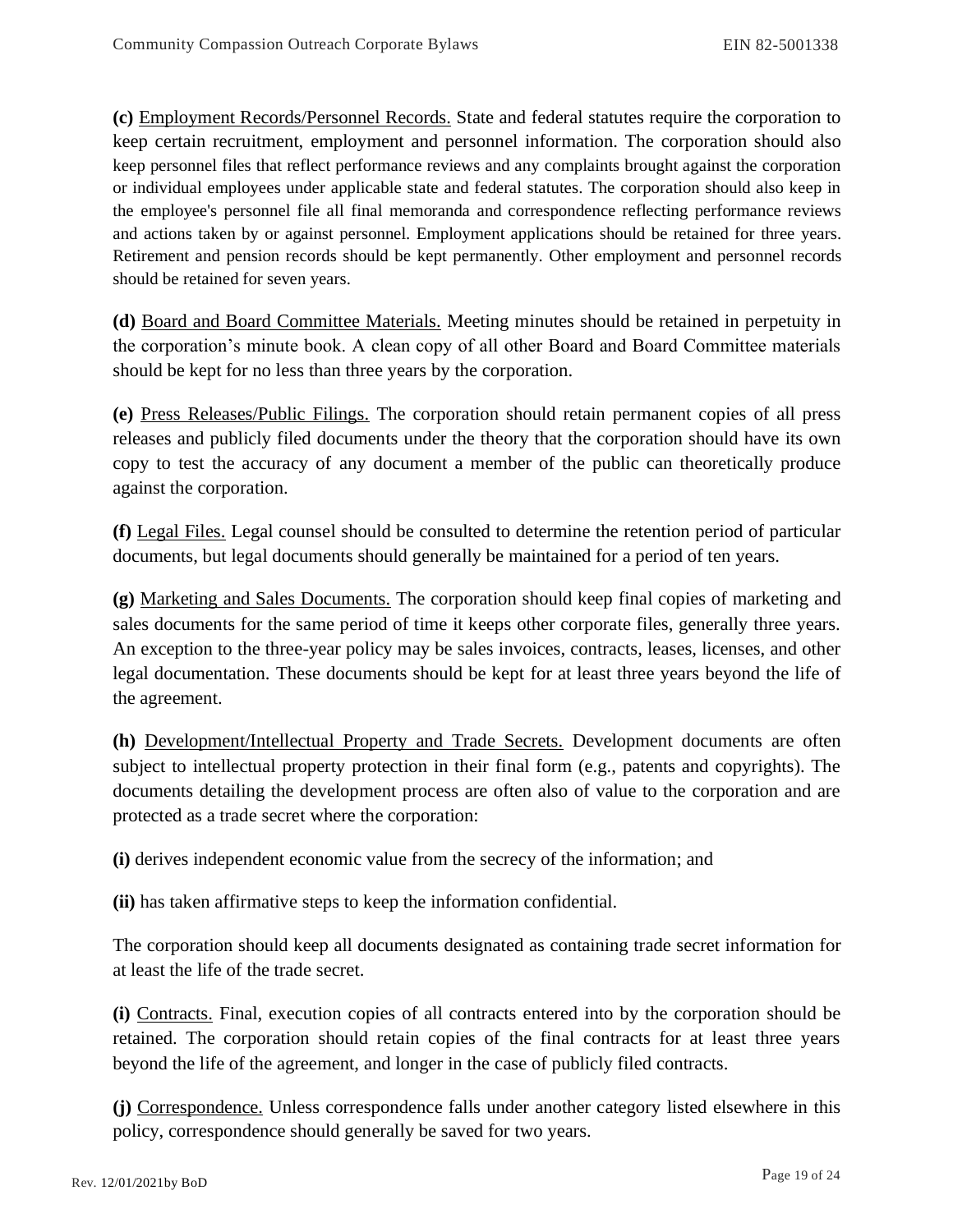**(k)** Banking and Accounting. Accounts payable ledgers and schedules should be kept for seven years. Bank reconciliations, bank statements, deposit slips and checks (unless for important payments and purchases) should be kept for three years. Any inventories of products, materials, and supplies and any invoices should be kept for seven years.

**(l)** Insurance. Expired insurance policies, insurance records, accident reports, claims, etc. should be kept permanently.

**(m)** Audit Records. External audit reports should be kept permanently. Internal audit reports should be kept for three years.

### **Section 4. Electronic Mail. E-mail that needs to be saved should be either:**

**(i)** printed in hard copy and kept in the appropriate file; or

**(ii)** downloaded to a computer file and kept electronically or on disk as a separate file. The retention period depends upon the subject matter of the e-mail, as covered elsewhere in this policy.

### **ARTICLE XI Transparency and Accountability Disclosure of Financial Information With The General Public**

### **11.01 Purpose**

By making full and accurate information about its mission, activities, finances, and governance publicly available, COMMUNITY COMPASSION OUTREACH practices and encourages transparency and accountability to the general public. This policy will:

- (a) indicate which documents and materials produced by the corporation are presumptively open to staff and/or the public
- (b) indicate which documents and materials produced by the corporation are presumptively closed to staff and/or the public
- (c) specify the procedures whereby the open/closed status of documents and materials can be altered.

The details of this policy are as follows:

### **11.02 Financial and IRS documents (The form 1023 and the form 990)**

COMMUNITY COMPASSION OUTREACH shall provide its Internal Revenue forms 990, 990-T, 1023 and 5227, bylaws, conflict of interest policy, and financial statements to the general public for inspection free of charge.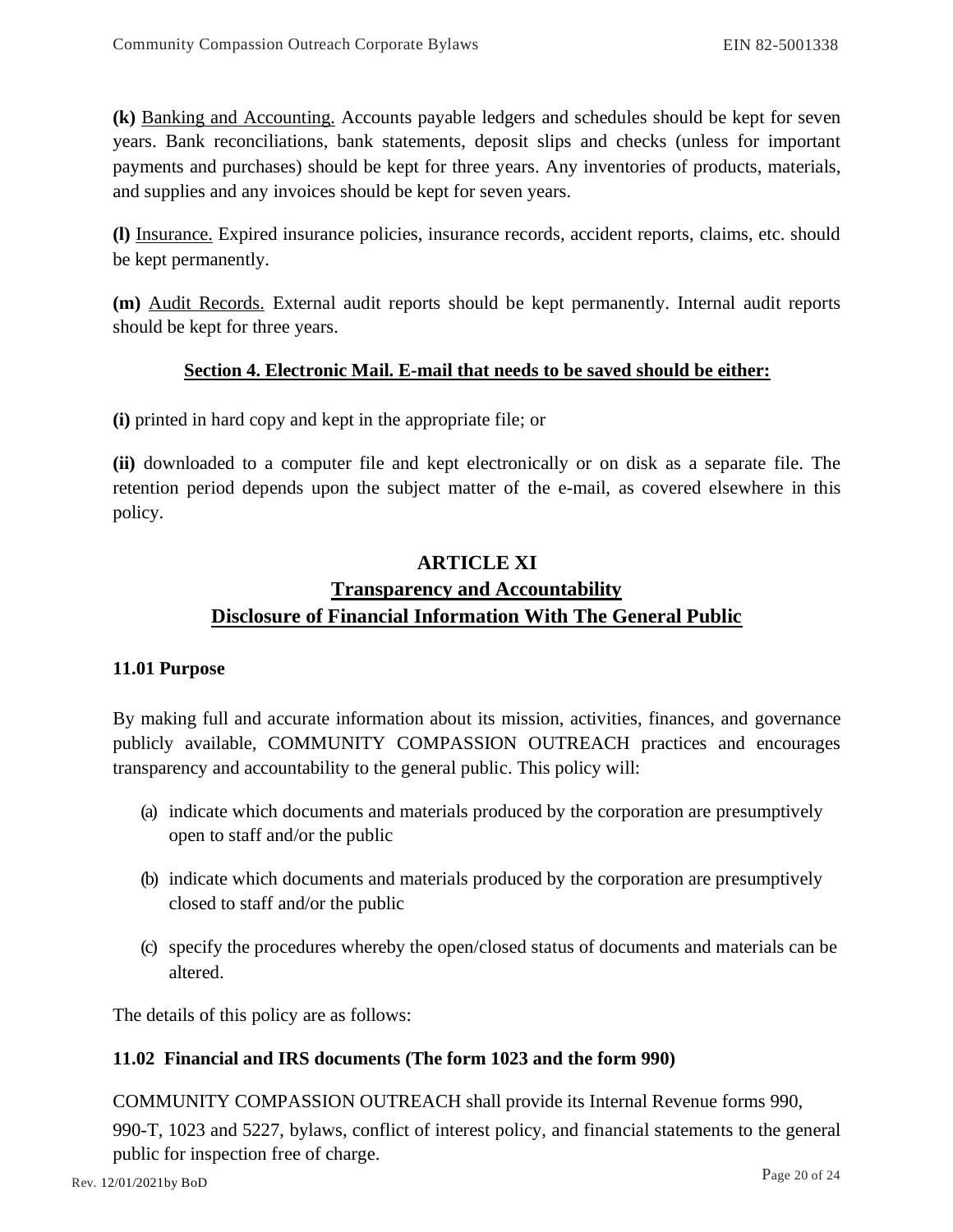### **11.03 Means and Conditions of Disclosure**

COMMUNITY COMPASSION OUTREACH shall make "Widely Available" the aforementioned documents on its Internet website: [Http://CommunityCompassionOutreach.com](http://communitycompassionoutreach.com/) to be viewed and inspected by the general public.

- (a) The documents shall be posted in a format that allows an individual using the Internet to access, download, view and print them in a manner that exactly reproduces the image of the original document filed with the IRS (except information exempt from public disclosure requirements, such as contributor lists).
- (b) The website shall clearly inform readers that the document is available and provide instructions for downloading it.
- (c) COMMUNITY COMPASSION OUTREACH shall not charge a fee for downloading the information. Documents shall not be posted in a format that would require special computer hardware or software (other than software readily available to the public free of charge).
- (d) COMMUNITY COMPASSION OUTREACH shall inform anyone requesting the information where this information can be found, including the web address. This information must be provided immediately for in-person requests and within 7 days for mailed requests.

### **11.04 IRS Annual Information Returns (Form 990)**

COMMUNITY COMPASSION OUTREACH shall submit the Form 990 to its board of directors prior to the filing of the Form 990. While neither the approval of the Form 990 or a review of the 990 is required under Federal law, the corporation's Form 990 shall be submitted to each member of the board of director's via (hard copy or email) at least 10 days before the Form 990 is filed with the IRS.

### **11.05 Board**

- (a) All board deliberations shall be open to the public except where the board passes a motion to make any specific portion confidential.
- (b) All board minutes shall be open to the public once accepted by the board, except where the board passes a motion to make any specific portion confidential.
- (c) All papers and materials considered by the board shall be open to the public following the meeting at which they are considered, except where the board passes a motion to make any specific paper or material confidential.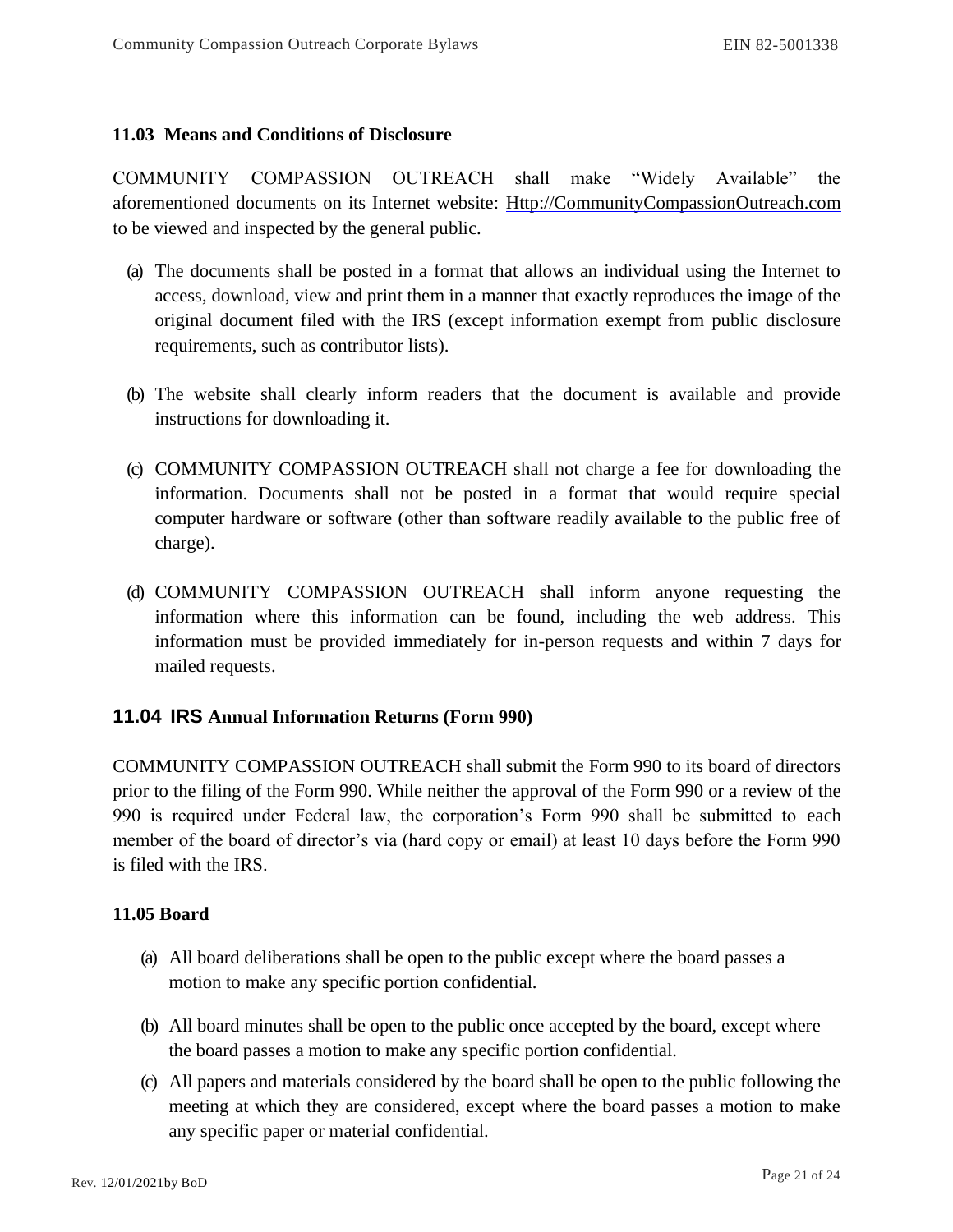### **11.06 Staff Records**

- (a) All staff records shall be available for consultation by the staff member concerned or by their legal representatives.
- (b) No staff records shall be made available to any person outside the corporation except the authorized governmental agencies.
- (c) Within the corporation, staff records shall be made available only to those persons with managerial or personnel responsibilities for that staff member, except that
- (d) Staff records shall be made available to the board when requested.

### **11.07 Donor Records**

- (a) All donor records shall be available for consultation by the members and donors concerned or by their legal representatives.
- (b) No donor records shall be made available to any other person outside the corporation except the authorized governmental agencies.
- (c) Within the corporation, donor records shall be made available only to those persons with managerial or personnel responsibilities for dealing with those donors, except that:
- (d) Donor records shall be made available to the board when requested.

### **ARTICLE XII CODES OF ETHICS AND WHISTLEBLOWER POLICY**

### **12.01 Purpose**

### **12.02 Reporting Violations**

If any director, officer, staff or employee reasonably believes that some policy, practice, or activity of COMMUNITY COMPASSION OUTREACH is in violation of law, that person must file a written complaint with the vice president or the board president.

### **12.03 Acting in Good Faith**

Anyone filing a complaint concerning a violation or suspected violation must be acting in good faith and have reasonable grounds for believing the information disclosed indicates a violation. Any allegations that prove not to be substantiated and which prove to have been made maliciously or knowingly to be false shall be subject to civil and criminal review.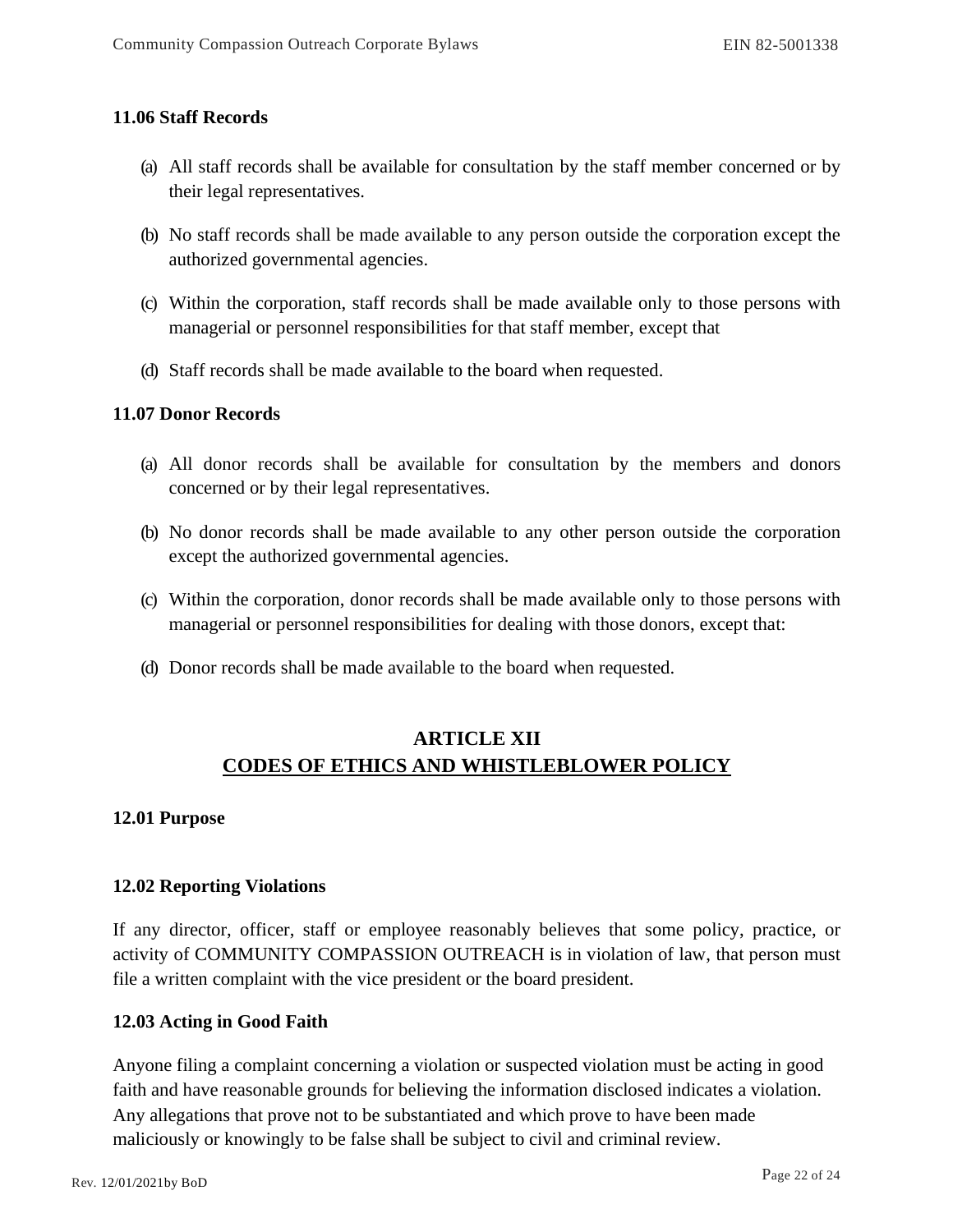### **12.04 Retaliation**

Said person is protected from retaliation only if she/he brings the alleged unlawful activity, policy, or practice to the attention of COMMUNITY COMPASSION OUTREACH and provides the COMMUNITY COMPASSION OUTREACH with a reasonable opportunity to investigate and correct the alleged unlawful activity. The protection described below is only available to individuals that comply with this requirement.

COMMUNITY COMPASSION OUTREACH shall not retaliate against any director, officer, staff or employee who in good faith, has made a protest or raised a complaint against some practice of COMMUNITY COMPASSION OUTREACH or of another individual or entity with whom COMMUNITY COMPASSION OUTREACH has a business relationship, on the basis of a reasonable belief that the practice is in violation of law, or a clear mandate of public policy.

COMMUNITY COMPASSION OUTREACH shall not retaliate against any director, officer, staff or employee who disclose or threaten to disclose to a supervisor or a public body, any activity, policy, or practice of COMMUNITY COMPASSION OUTREACH that the individual reasonably believes is in violation of a law, or a rule, or regulation mandated pursuant to law or is in violation of a clear mandate of public policy concerning the health, safety, welfare, or protection of the environment.

### **12.05 Confidentiality**

Violations or suspected violations may be submitted on a confidential basis by the complainant or may be submitted anonymously. Reports of violations or suspected violations shall be kept confidential to the extent possible, consistent with the need to conduct an adequate investigation.

### **12.06 Handling of Reported Violations**

The board president or vice president shall notify the sender and acknowledge receipt of the reported violation or suspected violation within five business days. The board and its appointed committee shall promptly investigate all reports and appropriate corrective action shall be taken if warranted by the investigation.

This policy shall be made available to all directors, officers, staffs or employees and they shall have the opportunity to ask questions about the policy.

### **ARTICLE XIII AMENDMENT OF ARTICLES OF INCORPORATION**

### **13.01 Amendment**

Any amendment to the Articles of Incorporation may be adopted by approval of two-thirds (2/3)